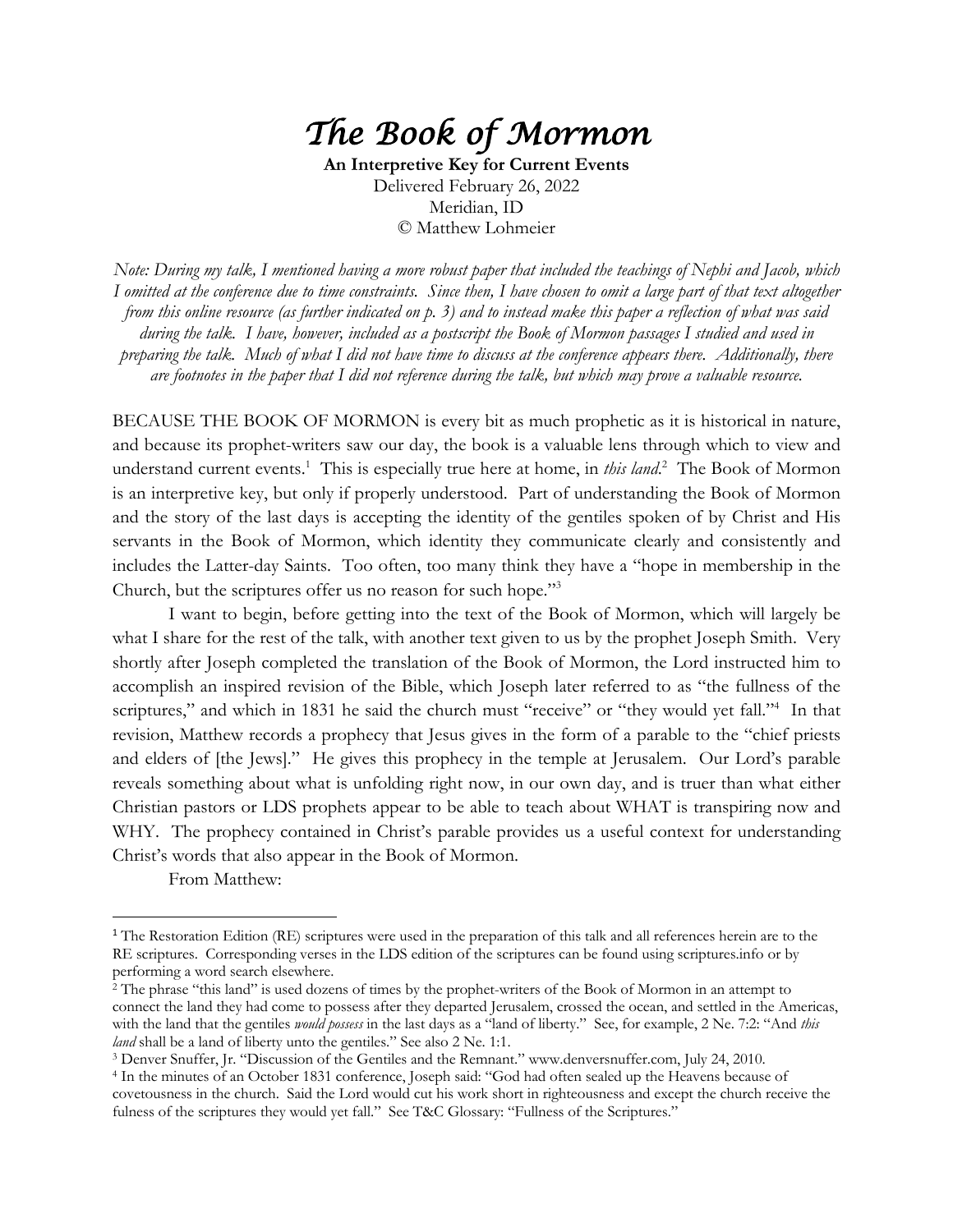Behold, there was a certain householder who planted a vineyard, and hedged it round about, and dug a winepress in it, and built a tower, and leased it out to husbandmen, and went into a far country. And when the time of the fruit drew near, he sent his servants to the husbandmen, that they might receive fruits of it. And the husbandmen took his servants, and beat one, and killed another, and stoned another. Again he sent other servants, more than the first; and they did unto them likewise. But last of all, he sent unto them his son, saying, They will reverence my son. But when the husbandmen saw the son, they said among themselves, This is the heir; come, let us kill him and let us seize on his inheritance. And they caught him, and cast him out of the vineyard, and slew him.

#### *Note: that's the end of the parable.*

And Jesus said unto [the chief priests and Pharisees], When the lord therefore of the vineyard comes, what will he do unto those husbandmen? *They say unto him*, **He will destroy those miserable, wicked men and will lease the vineyard unto other husbandmen, who shall render him the fruits in their seasons**.

Jesus said unto them, Did you never read in the scriptures: The stone which the builders rejected, the same is to become the head of the corner; this is the Lord's doings, and it is marvelous in our eyes? **Therefore say I unto you, the kingdom of God shall be** *taken from* **you and** *given to* **a nation bringing forth the fruits thereof**. 5 For whoever *shall fall on* this stone shall be broken, but *on whomever it shall fall*, it will grind him to powder.

And when the chief priests and Pharisees heard his parables, they perceived that he spoke of them. And they said among themselves, Shall this man think that he alone can spoil this great kingdom? And they were angry with him. But when they sought to lay hands on him, they feared the multitude, because they learned that the multitude took him for a prophet.

And now his disciples came to him, and Jesus said unto them, Do you marvel at the words of the parable which I spoke unto them? Truly I say unto you, **I am the stone, and those wicked ones reject me**. I am the head of the corner. **These Jews** *shall fall upon* me and shall be broken, **and the kingdom of God shall be taken from them and shall be given to a nation bringing forth the fruits thereof (meaning the gentiles)**. Wherefore, *on whomever this stone shall fall*, it shall grind him to powder. And when the Lord therefore of the vineyard comes, he will destroy *those* miserable, wicked men, and will lease again his vineyard unto other husbandmen, even in the last days, which shall render him the fruits in their seasons.

<sup>5</sup> In a marvelous display of divine karma, our Lord passes upon these corrupt priests the same judgment with which they unwittingly judged themselves (e.g. "*They say* unto him [about themselves], He will destroy those miserable, wicked men and will lease the vineyard unto others husbandmen.")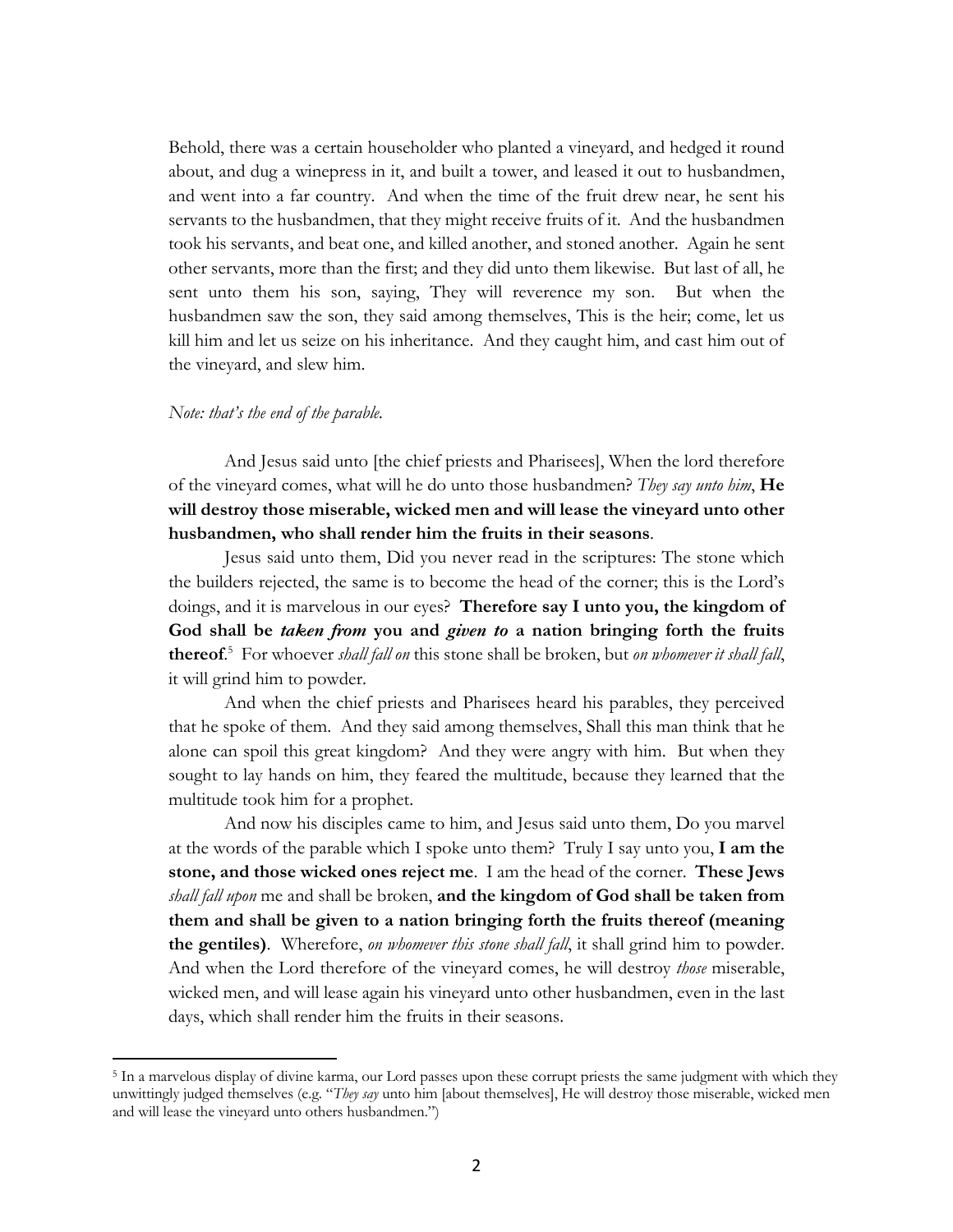And then understood they the parable which he spoke unto them, **that the gentiles should be destroyed also when the Lord should descend out of Heaven to reign in his vineyard**, which is the earth and the inhabitants thereof.<sup>6</sup> (emphasis added)

While Christ spoke in parables to the Jewish scribes and Pharisees, He taught his Jewish apostles more plainly that the gospel would be "taken from" the Jews and that it would be "given to the gentiles." His apostles understood that Christ was teaching them about the end time, "when the Lord should descend out of Heaven to reign" on the earth, and that at that time "the gentiles should be destroyed also." It is a dramatic prophecy, but one that is easily understood and believed if one understands and believes in the message of the Book of Mormon where this same prophecy is laid out plainly for the latter-day gentile reader of the book, but with far greater context from multiple writers.

Shortly after the Lord's *mortal* ministry, a resurrected Lord visits with the Nephites in this land and teaches them more concerning the last-days gentiles, which he commanded them to record SO THAT His teachings would come TO the last-days gentiles, those who INHERIT their book, *those on whom the kingdom should fall*. Christ shared this with the Nephites to explain to them how God intended to fulfill his covenants to their fathers Lehi and Nephi.

What I unfortunately have to do now in the interested of time, is speed through Lehi's, Nephi's, and Jacob's teachings about the gentiles, and Nephi's and Jacob's use of Isaiah to describe our day, on our way to 3 Nephi where Christ's teachings appear. But I will very briefly share a few ideas that properly establish the context for Christ's, Mormon's, and Moroni's teachings in the second half of the Book of Mormon about the gentiles, and you can look it all up after the conference in the material I will have posted there—and it is critical context:

*[Note: I have omitted text from Nephi and Jacob, as noted above; what follows in pp. 3-5 is what was used in summary in its place.]*

LEHI, speaking six centuries before Christ, prophesies that at some point after the House of Israel is scattered, "the gentiles would receive *the fulness of the gospel*," which would thereafter go forth *from* THE GENTILES TO "the remnants of the house of Israel."7 What is clear is that *both before and after* the fulness of the gospel is given them, the group is simply "the gentiles" to Lehi.

NEPHI prophesies about "white" gentiles who come across the ocean from Europe—and I'll add here, Ephraimites, largely speaking—and scatter the seed of Lehi.<sup>8</sup> Nephi beholds that the Bible is "carried forth among" the gentiles—that when the Bible was written it "contained the fulness of the gospel," but that it had been transmitted to the gentiles only after being tampered with by "that great

<sup>6</sup> Matt. 10:12-16.

<sup>7</sup> 1 Ne. 3:4.

<sup>8</sup> 1 Ne. 3:20.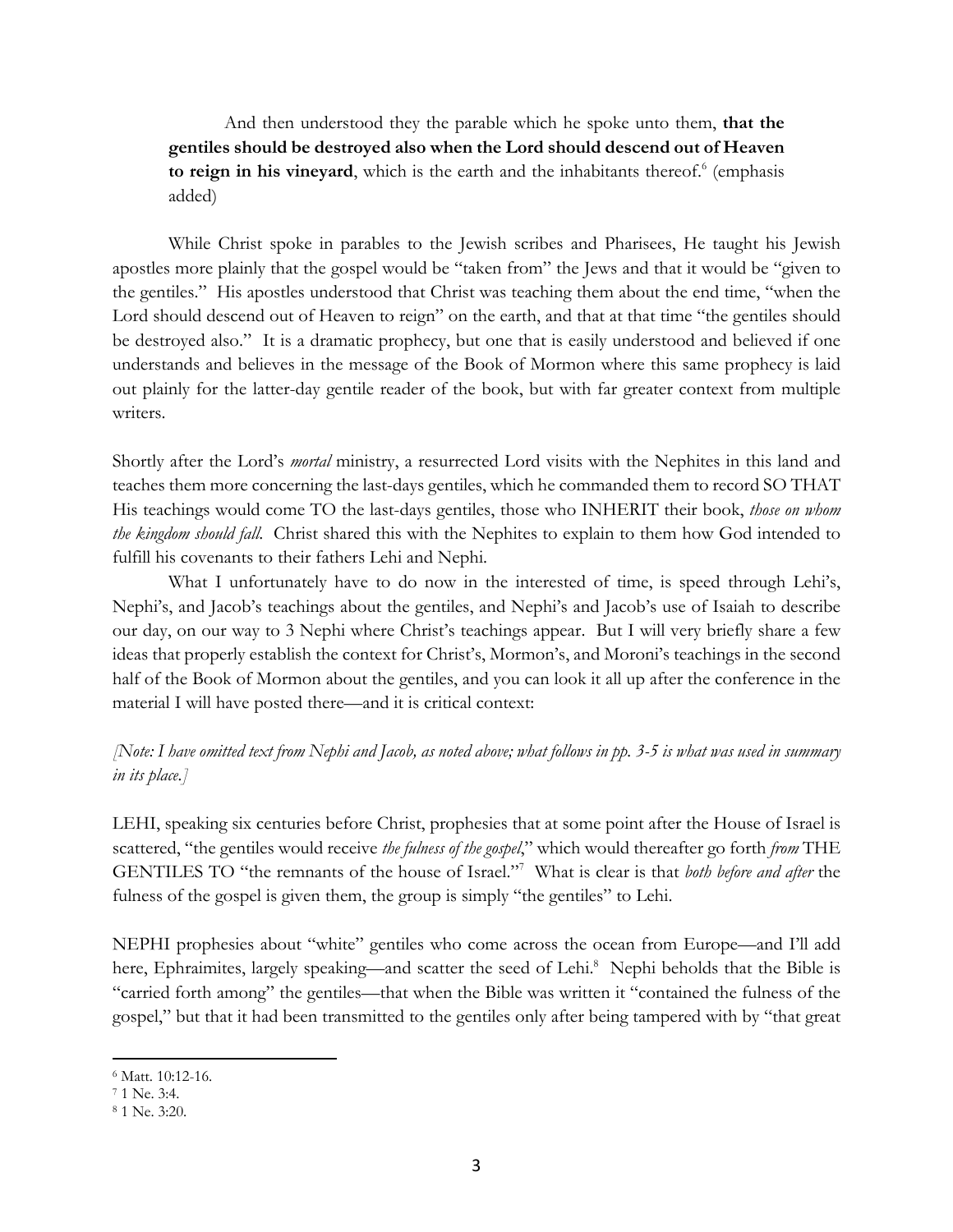and abominable church" and the fullness of the gospel obscured.<sup>9</sup> We hereby learn that the gentiles prophesied of by Lehi as possessing the "fulness of the gospel" are NOT the BROADER CHRISTIAN BODY OF GENTILES in the Americas, but another future group who is given far more than what was possessed by the "blinded" gentile Christians who initially came here out of captivity carrying the Bible—in other words, Lehi was talking about the Latter-day Saints. The Lord promises to give the "blinded" gentiles the Book of Mormon and "much of" Christ's gospel and to then commission THE GENTILES that have the Book of Mormon to bring the gospel to Lehi's seed.<sup>10</sup> This nation of gentiles is prophesied of, by Nephi, to be "lifted up by the power of God above all other nations" upon this land, which is "choice above all other lands," but it is clear in the record that they abide here conditionally since the land has been promised to Lehi's seed for their inheritance.<sup>11</sup>

Nephi then gives some warnings to the gentiles who receive his writings. AFTER THE GENTILES RECEIVE these "blessings," only those who "seek to bring forth Zion" will have "the gift and power of the holy ghost" and be "saved in the everlasting kingdom of the Lamb."12 But these gentiles "stumble," and the Lord finds it necessary to "set himself again the second time" to recover his people by sending a "root of Jesse" to establish an "ensign to the nations."<sup>13</sup> Nephi and Jacob quote Isaiah to teach about this, and it is a remarkable prophecy.

Nephi prophesies that there shall be "*envyings*, and *strifes*" among the latter-day gentiles, words that should be familiar to those *here* who remember the Lord's 1833 censure of the latter-day saints contained in section 101 of the Doctrine and Covenants.<sup>14</sup>

Nephi warns the latter-day bearers of the gospel and the Book of Mormon to not engage in the practice of "priestcrafts; for behold, priestcrafts are that men preach and set themselves up for a light unto the world, that they may get gain and praise of the world, but they seek not the welfare of Zion"—an odd warning to give to those who have *not* received the gospel.15 He says that these gentiles will be lulled into "carnal security" and that they will say "All is well in Zion, yea, Zion prospereth, all is well." $16$ 

One last point from Nephi. Nephi charges the last-days gentiles with neglect of the Jews, saying the gentiles have "not sought to recover mine ancient covenant people"—a charge that Nephi could hardly bring against gentiles who *do not* possess the gospel or the Book of Mormon. 17 It is a charge that can only justly be made against those gentiles who *do possess* those things. Gentile neglect

<sup>9</sup> 1 Ne. 3:21.

<sup>10</sup> 1 Ne. 3:23.

<sup>11</sup> 1 Ne. 3:22.

<sup>12</sup> 1 Ne. 3:23-24. It is in this context, one in which the latter-day gentiles have received the Book of Mormon and "much of" Christ's gospel, that Nephi says that "If the gentiles shall hearken unto the Lamb of God" and "harden not their hearts . . . they shall be numbered among the seed of [Lehi]" and among "the house of Israel" (1 Ne. 3:25). The angel tells Nephi that "if the gentiles repent," and again the context is after these things are given to them, "it shall be well with them" (1 Ne. 3:26). But "woe be unto the gentiles if it so be that they harden their hearts against the Lamb of God (Ibid.).

<sup>13</sup> 2 Ne. 5:5; 8:18; 9:22; see also 2 Ne. 11:13-15.

<sup>14</sup> 2 Ne. 11:15; see also T&C 101:2; 156:3; 158:10.

<sup>15</sup> 2 Ne. 11:17.

<sup>16</sup> 2 Ne. 12:4.

<sup>17</sup> 2 Ne. 12:9.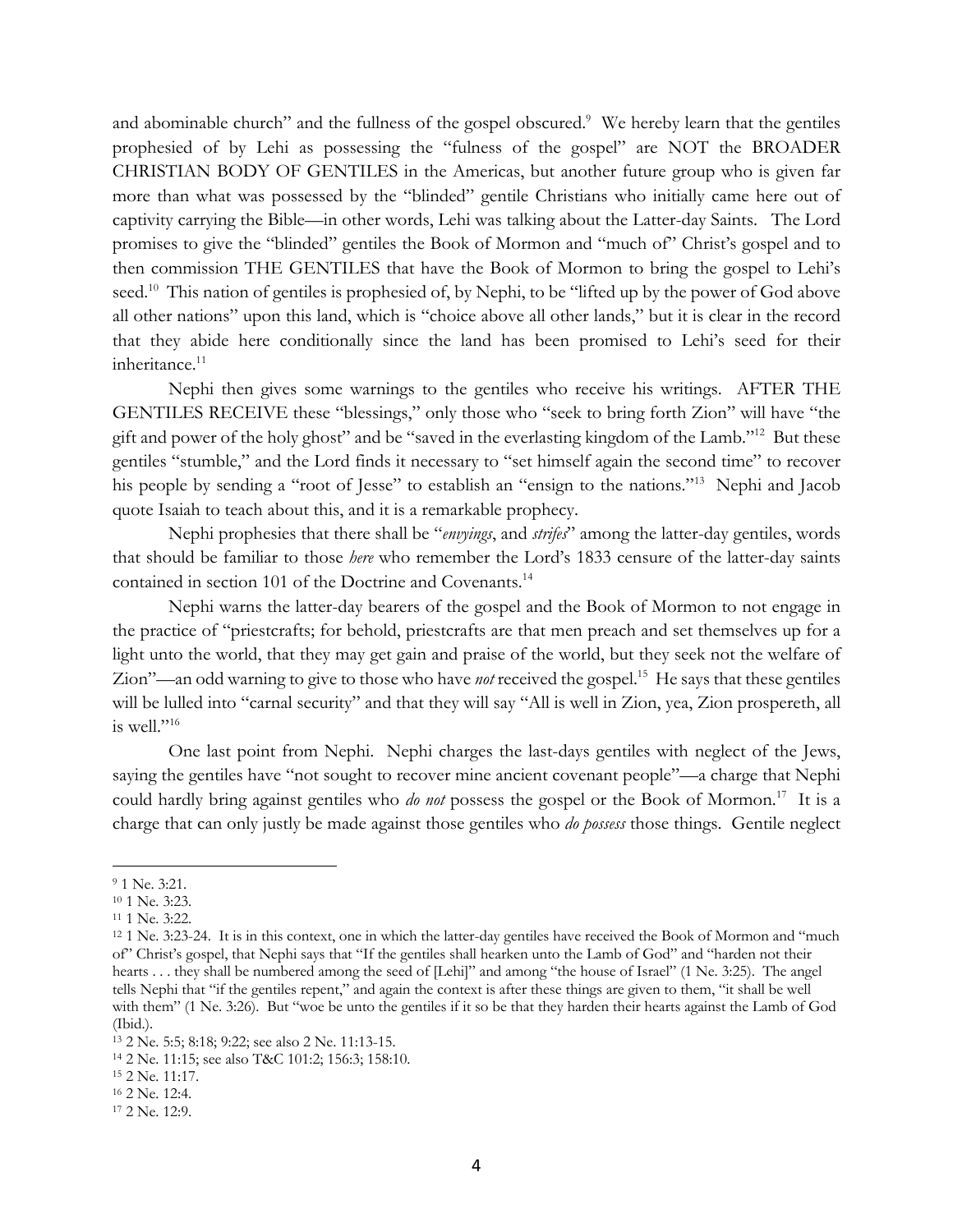of the Jews is equated with "cursing the Jews" and "hating them." Nephi writes the words of the Lord concerning this: "O ye gentiles, have ye remembered the Jews, mine *ancient* covenant people? Nay, but ye have cursed them, and have hated them, and **have not sought** to recover them.<sup>18</sup> But behold, I will return all these things upon your own heads, for I the Lord hath not forgotten my people."19 Once again, how could the Lord justly condemn the gentiles for *not* seeking to recover the Jews if the gentiles *possess not* the gospel? Those gentiles addressed here by Nephi and by the Lord *do possess* the gospel. And they possess the book [of Mormon]. Since the Lord has not forgotten the Jews, and the work of recovering them apparently remains to be accomplished, it must be done by a believing and repentant subset of the gentiles from whom the Lord removes the condemnation for treating lightly the Book of Mormon and who are to be "numbered among the house of Israel" by covenant.

JACOB, Nephi's brother, also teaches concerning these things. He is a powerful teacher and his brother Nephi includes parts of JACOB'S teachings in the record of the small plates as a second witness to Nephi's own teachings.<sup>20</sup>

Now a lot happens in the record between the time when Nephi is writing and the time when the lastdays gentiles are ever mentioned again in the Book of Mormon record. Roughly 600 years after Nephi writes about the gentiles, the resurrected Lord comes and ministers to Lehi's seed and reintroduces the gentile theme. As I said earlier, our Lord's resurrected ministry among Lehi's seed in which He also prophesies about the unfortunate fate of the last-days gentiles occurs right on the heels of His having prophesied of the same last-days destruction of the gentiles to his apostles during his mortal ministry, which we read at the beginning from Matthew.<sup>21</sup>

Christ has a lot to say about this topic to His Nephite audience, and he is clear that what He says was commanded him by the Father to say.

Christ says: "At that day when *the gentiles shall sin against* my gospel, and *shall reject the fullness of my gospel* . . . Behold, saith the Father, I will bring the fullness of my gospel *from among* [the gentiles]."<sup>22</sup> This prophecy, commanded by the Father to be spoken by the resurrected Lord, is consistent with the prophetic context established earlier by Nephi, and Jacob. It is what Hugh Nibley called the "great warning of the Book of Mormon."

<sup>18</sup> On May 18, 1988, the Salt Lake City-based LDS Church promised the government of Israel in writing that it will not "engage in any missionary activity within the borders of Israel." "Missionary activity" is defined in the letter as "organized activity to induce or persuade a person NOT a member of [the Church]" to JOIN the Church. The Church voluntarily specified that "this obligation applies to our Church and each of its branches and to every institution under its control." The letter is signed by Apostle Howard W. Hunter. Several years earlier, an "Undertaking" was drafted by the Church in connection to its Jerusalem Center for Near Eastern Studies (the BYU Jerusalem Center), which declared that the Church will not engage in "proselytizing activities in Israel," and directed that students and faculty participating in study programs in Israel "shall sign an undertaking not to engage in proselytizing activity in Israel." Copies of these documents are in my possession.

<sup>19</sup> 2 Ne. 12:9.

<sup>20</sup> See, for example, 2 Ne. 5:3-5; also 2 Ne. 7:2-4.

<sup>21</sup> See Matt. 10:16.

<sup>22</sup> 3 Ne. 7:5.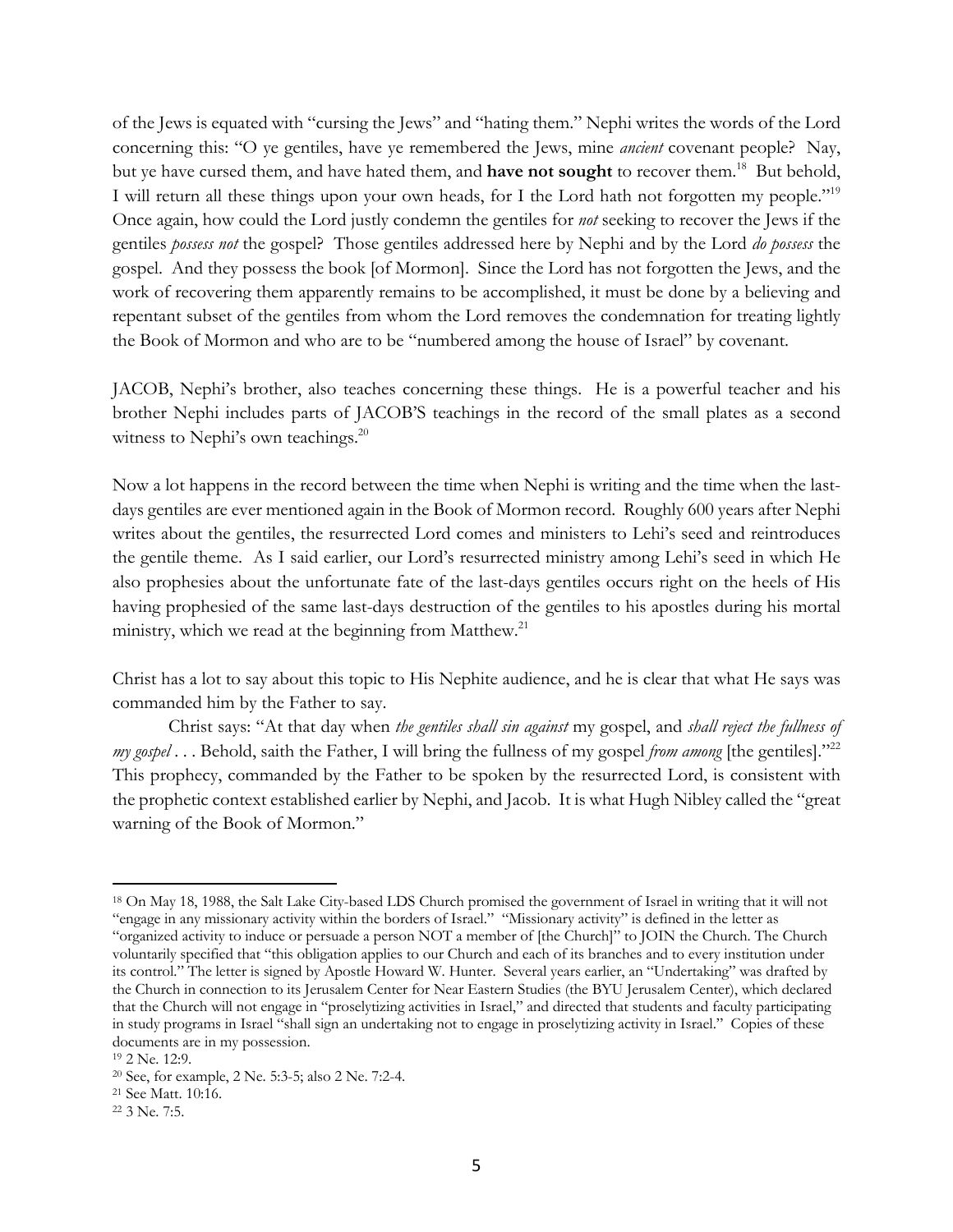Christ continues: "But if the gentiles will repent and *return* unto me, saith the Father, behold, they shall be *numbered among* my people, O house of Israel."23 The gentiles must needs RETURN to the Lord because they've departed FROM that which they were given.

Christ then warns what will happen to the last-days gentiles if they fail to repent when the Lord sets his hand again the second time. "But if [the gentiles] will not turn unto the Lord and "hearken unto [His] voice," He will suffer His people who are of the house of Israel to "go through among [the gentiles] and tread them down," and the gentiles "shall be as **salt that has lost its savor.**"24

Christ says that the Father commanded Him to "give unto [Lehi's seed] this land for [their] inheritance."<sup>25</sup> He says to the Nephites who are gathered at the destroyed temple at Bountiful "that if the gentiles do not repent *after the blessing which they shall receive* . . . then shall" a remnant of the house of Jacob "go forth among them" and "shall be in the midst of [the gentiles] who shall be many . . . as a lion among the beasts of the forest, and as a young lion among the flocks of sheep, who, if he goeth through, both treadeth down and teareth in pieces, and none can deliver."<sup>26</sup>

You see, the Lord himself is referring to a particular group of gentiles—those who receive "the blessing" of "much of Christ's gospel," those to whom the Book of Mormon came, those to whom a stewardship was entrusted for the house of Israel.

Christ says: The "sword of justice shall hang over [the gentiles] at that day" if they fail to repent, and "it shall fall upon them, saith the Father."<sup>27</sup> This is, in fact, true of "all the nations of the gentiles" none shall be spared, and NONE can deliver.<sup>28</sup>

If you want a framework for understanding current events, then believe the message of Christ and His servants.

Now hear this: When that time comes that "the sword of justice" hangs over the heads of the gentile nations, and the gentiles are being trodden under foot, then the Lord will work to "establish His people" in this land, "fulfill the covenants" which He made to the Fathers, and the result "shall be a

<sup>23</sup> Ibid.

<sup>&</sup>lt;sup>24</sup> Ibid. The Lord describes in an 1833 revelation to Joseph Smith what it means to be accounted as the salt of the earth. The Lord says: "When men are called unto mine everlasting gospel, and covenant with an everlasting covenant, they are accounted as the salt of the earth and the savor of men; they are called to be the savor of men; therefore, if that salt of the earth lose its savor, behold, it is thenceforth good for nothing only to be cast out and trodden under the feet of men" (see T&C 101:7-9). And, again, in an 1834 revelation, the Lord says: "But inasmuch as [my people] keep not my commandments and hearken not to observe all my words, the kingdoms of the world shall prevail against them. For they were set to be a light unto the world, and to be the saviors of men, and inasmuch as they are not the saviors of men they are as salt that has lost its savor and is thenceforth good for nothing but to be cast out and to be trodden under the feet of men. . . . If [my people] shall pollute their inheritances, they shall be thrown down, for I will not spare them if they shall pollute their inheritances" (T&C 104:3). The unprecedented invasion of this land by non-gentile nations across our southern border is part of the fulfilment of the Lord's prophecy that the gentiles will be trodden under foot. 25 3 Ne. 9:7.

<sup>26</sup> Ibid.

<sup>27</sup> Ibid.

<sup>28</sup> Ibid.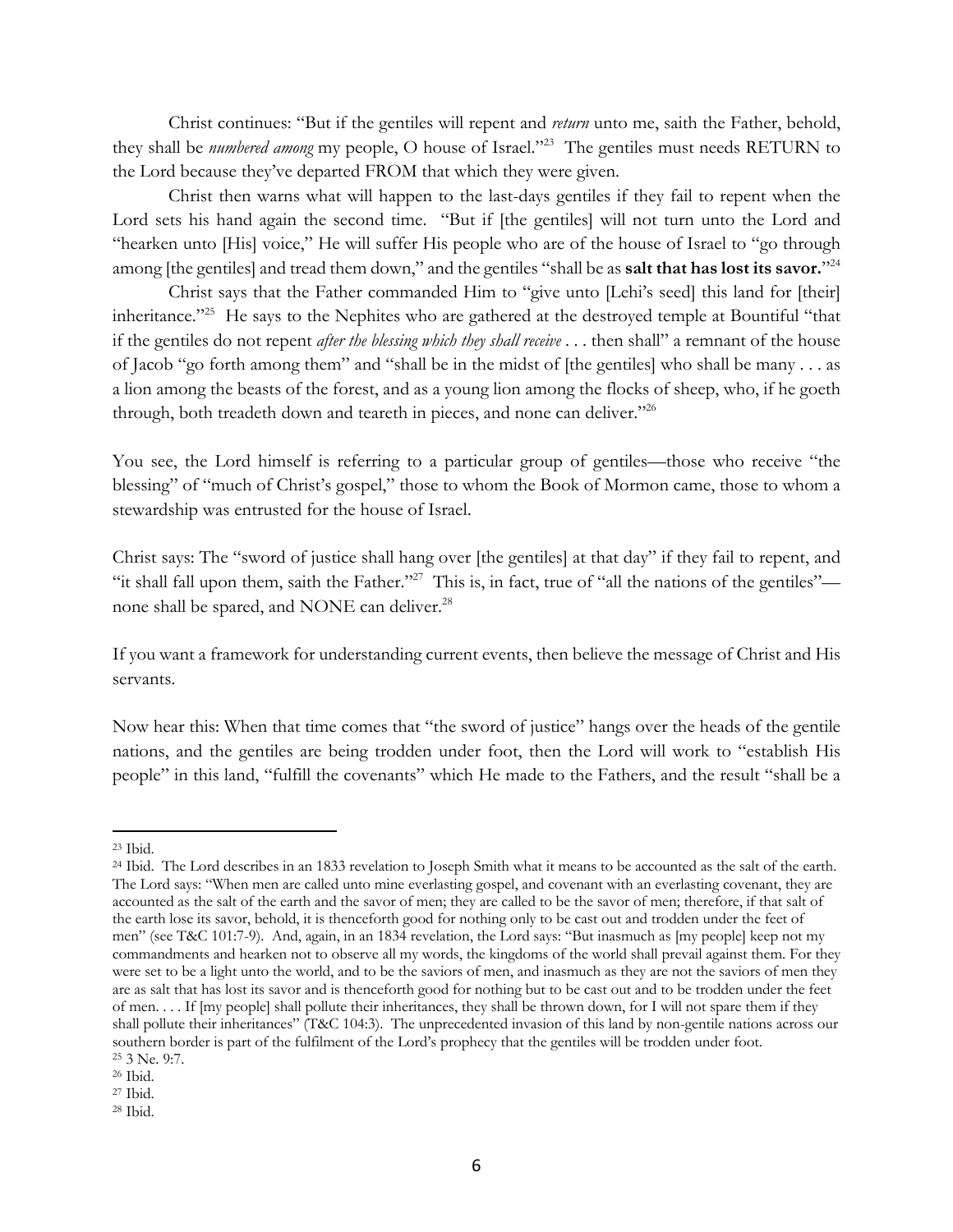new Jerusalem."<sup>29</sup> And "every soul who will not hear" the voice of Christ "shall be cut off from among" God's covenant people.30

And again, the work that the Father has to accomplish will be "declared unto the gentiles" by "a man" who is a "servant in the hands of Christ."31 He speaks the words of Christ, and those who hear not Christ's words shall be "cut off from among [God's] people who are of the covenant."<sup>32</sup> At that day, "woe be unto the gentiles except they repent," for the Father "will cut off their horses out of the midst of [them]," He will "destroy [their] chariots," or military might and capability, He will "cut off the cities of [their] land and throw down all [their] strong holds."33 The Father will then "execute vengeance and fury upon [the gentiles]," including those to whom the gospel once came, "*even as* upon the heathen."34 The "cities" of the gentiles shall become "desolate."35 And the gentiles shall be "ground to powder," as Matthew records.

This *is* what is happening! If you cannot see these things happening even now, then get some more of the Book of Mormon into your soul.

In MORMON's writings, he remains consistent with the other prophets of the Book of Mormon in his description of the identity of the last-days gentiles. The gentiles are yet again identified as those *from whom* the Book of Mormon record was to come to Lehi's seed.<sup>36</sup> Mormon had read through the ancient records kept by Lehi, Nephi, and others of Nephi's line. He understood their prophecies and was shown, in vision, the last days.

Mormon writes that Jesus commanded him to say to the latter-day gentile inheritors of the Book of Mormon that they must "turn from [their] wicked ways, and repent . . . of [their] whoredoms, and of [their] secret abominations, and [their] idolatries, and of [their] . . . priestcrafts, and [their] envyings, and [their] strifes," and come unto Christ and be baptized, that they may be "*numbered with* [His] people who are of the house of Israel."<sup>37</sup>

Listen to Mormon. He speaks in the first person and addresses the latter-day gentile reader: "I write unto you gentiles," he says, "*who have care for* the house of Israel"—he explains that he is speaking directly to that group of gentiles who "*realize and know from whence their blessings come*"—a clear reference to the Latter-day Saints and other branches of the restoration who lay some claim upon Joseph's restored gospel.<sup>38</sup> Mormon tells that group that they are in need of repentance: "O ye gentiles, how can ye stand before the power of God except ye shall repent and turn from your evil ways?"<sup>39</sup> He continues: "Therefore, repent ye, and humble yourselves before [Christ], lest he shall come out in

<sup>34</sup> Ibid.

<sup>29</sup> 3 Ne. 9:8.

<sup>30</sup> Ibid.

<sup>31</sup> 3 Ne. 9:12; see also T&C 129:3; Isa. 5:4; 2 Ne. 9:22; Rom. 1:74.

<sup>32</sup> 3 Ne. 9:12.

<sup>33</sup> Ibid.

<sup>35</sup> Ibid.

<sup>36</sup> 3 Ne. 12:1. <sup>37</sup> 3 Ne. 14:1.

<sup>38</sup> Morm. 1:12; 2:5-6.

<sup>39</sup> Morm. 2:7.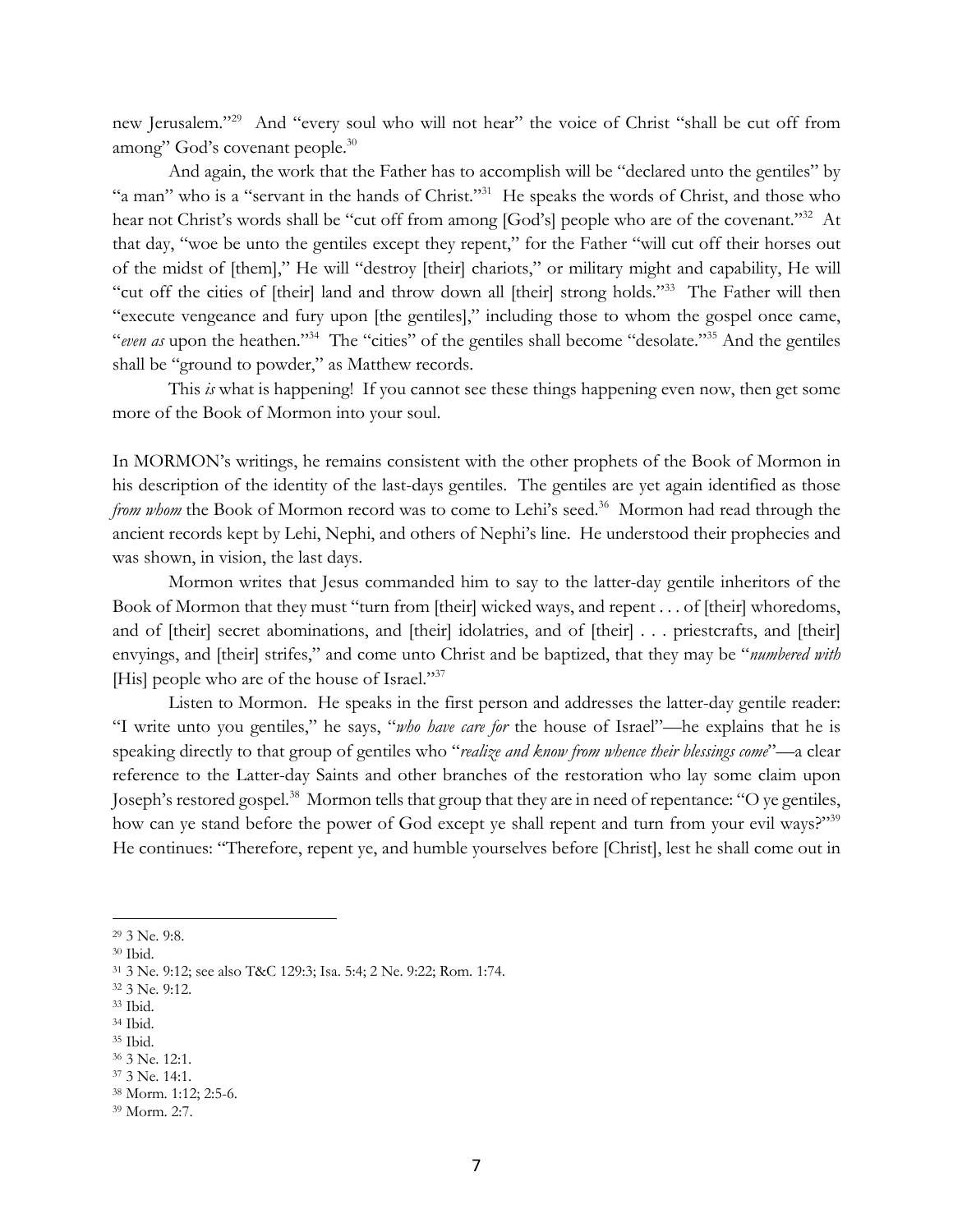justice against you, lest a remnant of the seed of Jacob shall go forth among you as a lion and tear you in pieces, and there is none to deliver."<sup>40</sup>

Mormon says: "O ye wicked, and perverse, and stiffnecked people, why have you built up churches unto yourselves to get gain? Why have ye transfigured the holy word of God that ye might bring damnation upon your souls? Behold, look ye unto the revelations of God, for behold, the time cometh at that day when all these things must be fulfilled. Behold, the Lord hath shewn unto me great and marvelous things concerning that which must shortly come at that day when these things shall come forth among you. Behold, I speak unto you as if ye were present, and yet ye are not. But behold, Jesus Christ hath shewn you unto me, and I know your doing, and I know that ye do walk in the pride of your hearts. And there are none, save a few only, who do not lift themselves up in the pride of their hearts, unto the wearing of very fine apparel, unto *envying, and strifes*, and malice, and persecutions, and all manner of iniquity. And your churches, yea, EVEN EVERY ONE, have become polluted because of the pride of your hearts. For behold, ye do love money, and your substance, and your fine apparel, and the adorning of your churches, more than ye love the poor and the needy, the sick and the afflicted. O ye pollutions, ye hypocrites, ye teachers who sell yourselves for that which will canker, WHY HAVE YE POLLUTED THE HOLY CHURCH OF GOD?"<sup>41</sup> (emphasis added)

Finally, MORONI picks up on this gentile theme. He informs us that it is God's "everlasting decree" that "whatsoever nation shall possess" this land "shall serve God or shall be swept off."42 He explains to the latter-day gentile reader that the Book of Mormon has come unto them "that [they] may know the decrees of God, that [they] may repent and not continue in [their] iniquities."43 He teaches that "this is a land which is choice above all other lands," and that the gentiles have the opportunity to remain "free from bondage, and from captivity, and from all other nations under heaven," if they will but serve Christ.<sup>44</sup>

Moroni then gives his own "great warning"—and it is a perfect coupling with the warning from Christ that we read in 3 Nephi. He warns the gentiles that if they repent not they shall meet the selfsame fate met by both the Jaredites and the Nephites: "murderous combinations *shall* get above you and *shall* spread over the nation" and work "the work of destruction upon you."45 If you want to know what is going on, this is the best framework you've got for it; it's the Book of Mormon. Moroni testifies that if the last-days gentiles have not faith after being given the Book of Mormon, the Lord will "prove them and *take away their talent*, yea, even that which they have received, and give unto them who shall have more abundantly."<sup>46</sup> (emphasis added) Moroni then bids "farewell to the [end-times] gentile" reader, and he "commends" them to "seek this Jesus" whom he himself had seen.<sup>47</sup>

- <sup>42</sup> Ether 1:7.
- <sup>43</sup> Ibid.

<sup>40</sup> Ibid.

<sup>41</sup> Morm. 4:5.

<sup>44</sup> Ibid.

<sup>45</sup> Ether 3:18.

<sup>46</sup> Ether 5:6.

<sup>47</sup> Ether 5:8.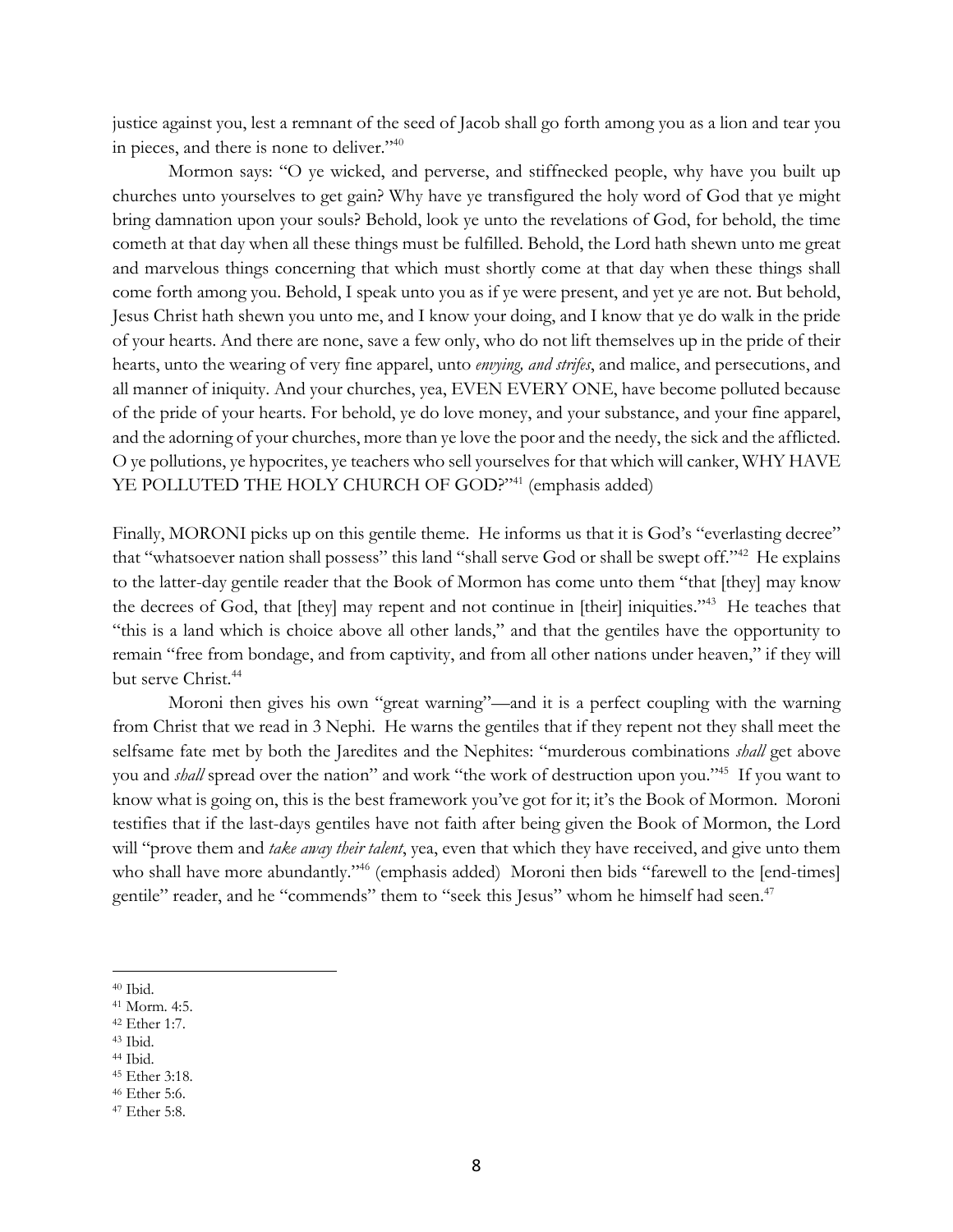Secret combinations. Civil strife, conflict, and violence. Being trodden under foot. This *is* what is happening. And it is what is coming.

In his 1836 Kirtland Temple dedicatory prayer, which Joseph explained came by revelation, Joseph prays: "Now these words, O Lord, we have spoken before thee concerning the revelations and commandments which thou has given unto us *who are identified with the gentiles*."48

Well, it was not only in the Book of Mormon and in Joseph Smith's day that the Lord has told us all these things, and made clear to us the opportunities and obligations resting with the last-days gentiles. He has warned us in our own day, which I plan to talk more about at the Kentucky conference next month.

So, what *has* happened and what *is* happening?

The Book of Mormon describes the Europeans coming to this land, the natives being scattered and trodden under foot, the establishment of the United States, the restoration of the gospel through Joseph Smith, the coming forth of the Book of Mormon, and the protection and prosperity this nation of gentiles has enjoyed above all other nations. But it says more. . . .

The gentiles to whom the gospel was first entrusted are filled with all manner of "envyings and strifes" and all manner of "whoredoms" and "secret combinations" and "murders."

The gentiles to whom the gospel was first committed have built up "many churches" that they grind upon the face of the poor. They have polluted the holy church of God.

The gentiles to whom the gospel and the Book of Mormon were first entrusted have not sought to recover the Jews, but have conspired with governments to *not* recover them.

The gentiles have allowed secret combinations to get above them that actively—even now seek to destroy their government and to overthrow and oppress.

The gentiles to whom the fulness of the gospel came rejected that fulness, and are now beginning to be trodden under foot by many nations to include the seed of Lehi as a migratory invasion unfolds at the southern border that undermines forever the territorial integrity and political sovereignty of the gentiles' "land of liberty." The land will be given to others.

What Christ and His prophets have taught concerning the last-days gentiles has been plainly borne out in history. That being the case, why should we think that their words fail as an interpretive framework for what is presently unfolding?

When you wonder at all that is happening here and abroad, think of the Book of Mormon prophecies. Remember that the Father's work has commenced and that he intends to fulfill ancient covenants. Believe the Lord when He says that all those who will not hear His voice as He sets his hand again the second time shall be cut off from among God's covenant people. When you watch with dismay at the gentile nation and land of liberty being trodden under foot, praise the Lord that He first told you all about it, that it was going to happen this way, and have faith that all His words and works shall be accomplished, even according to the words of all the holy prophets.

<sup>48</sup> T&C 123:18.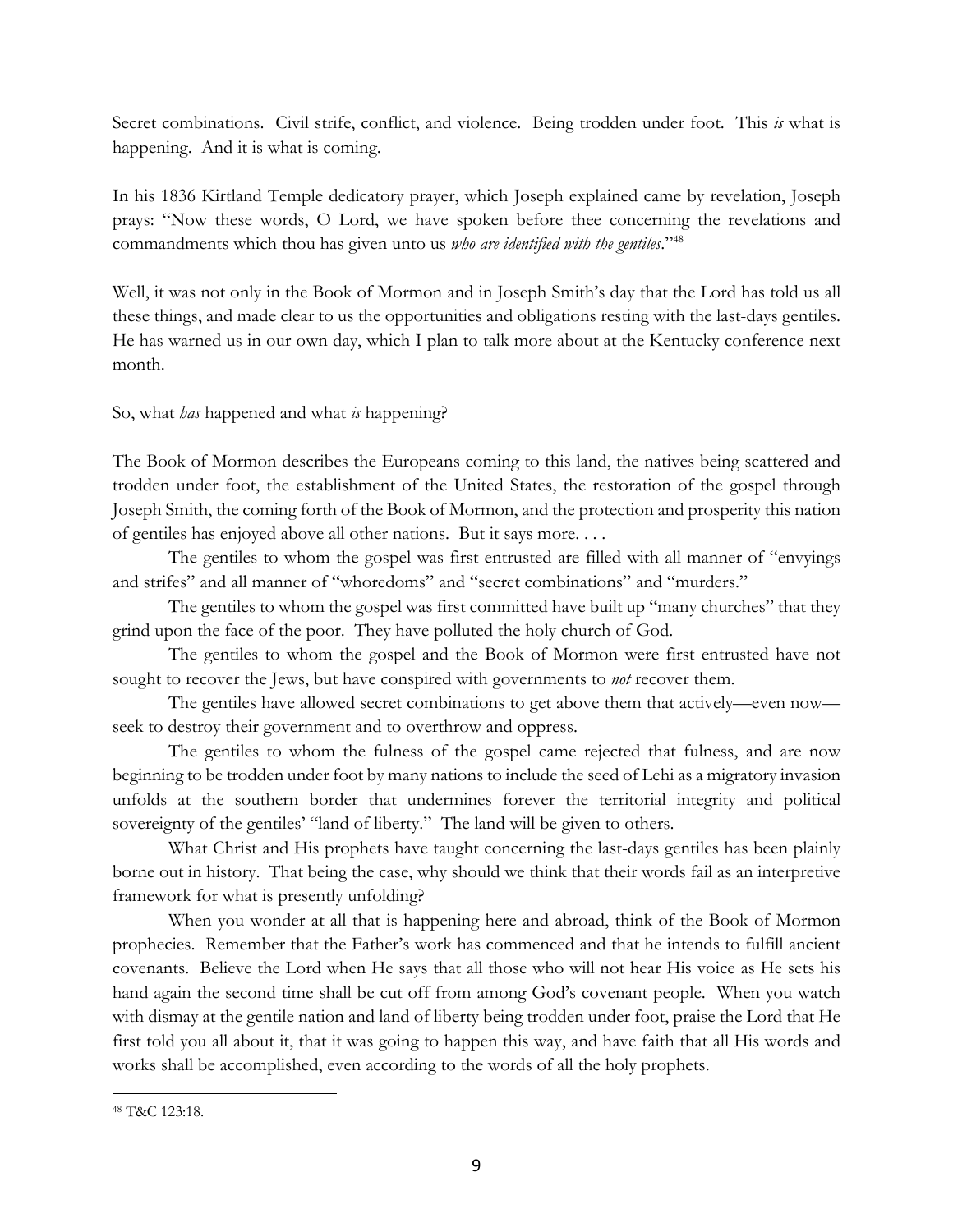# *Postscript*

*This document contains every Book of Mormon verse that makes reference to "the gentiles." In addition to these verses, there is a great deal of information to be gleaned in other surrounding verses in the Book of Mormon that do not explicitly use the term "gentile," but that nevertheless address the topic of the gentiles. When read altogether and in context, it is clear that the gentiles of the Book of Mormon share a common identity in the minds of the prophet-writers of the Book of Mormon. Those prophet-writers span a period of over 900 years and include Nephi and Jacob (both of whom also quote Isaiah in reference to the last-days gentiles), Christ during his resurrected ministry among the seed of Lehi in this land, and Mormon and Moroni. The text itself asserts that some of the prophecies pertaining to the lastdays gentiles are given directly by angels in some instances, by Christ in others, and even Christ's Father in others. Chapters and verses are taken from the Restoration Edition scriptures and can be found at scriptures.info.*

*I have bolded and underlined various items in this document simply to draw attention to specific themes and context, not because what is bolded and underlined necessarily covers the entirety of pertinent material.*

*The document is arranged in the order in which the verses occur in the Book of Mormon.*

#### **NEPHI TAUGHT:**

And it came to pass, after my father had spoken these words, he spake unto my brethren concerning the gospel which should be preached among the Jews, and also concerning the dwindling of the Jews in unbelief. And after they had slain the Messiah who should come, and after he had been slain, he should rise from the dead and should make himself manifest by the holy ghost unto the gentiles. Yea, even **my father spake much concerning the gentiles**, and also concerning the house of Israel, that they should be compared like unto an olive tree whose branches should be broken off and should be scattered upon all the face of the earth. Wherefore, he said it must needs be that we should be led with one accord into the land of promise, unto the fulfilling of the word of the Lord that we should be scattered upon all the face of the earth. And **after the house of Israel should be scattered**, they should be gathered together again, or in fine, **after the gentiles had received the fullness of the gospel, the natural branches of the olive tree — or the remnants of the house of Israel should be grafted in**, or come to the knowledge of the true Messiah, their Lord and their Redeemer. And **after this manner of language did my father prophesy and speak unto my brethren**, and also many more things which I do not write in this book; for I have written as many of them as were expedient for me in mine other book. And all these things of which I have spoken were done as my father dwelt in a tent in the valley of Lemuel. (1 Ne. 3:4)

And it came to pass that **the angel spake unto me**, saying, Look. And I looked and beheld many nations and kingdoms. And the angel said unto me, What beholdest thou? And I said, I behold many nations and kingdoms. And he said unto me, **These are the nations and kingdoms of the gentiles. And it came to pass that I saw among the nations of the gentiles the formation of a great church**. And **the angel said** unto me, **Behold the formation of a church which is most abominable above all other churches**, which slayeth the saints of God, yea, and tortureth them,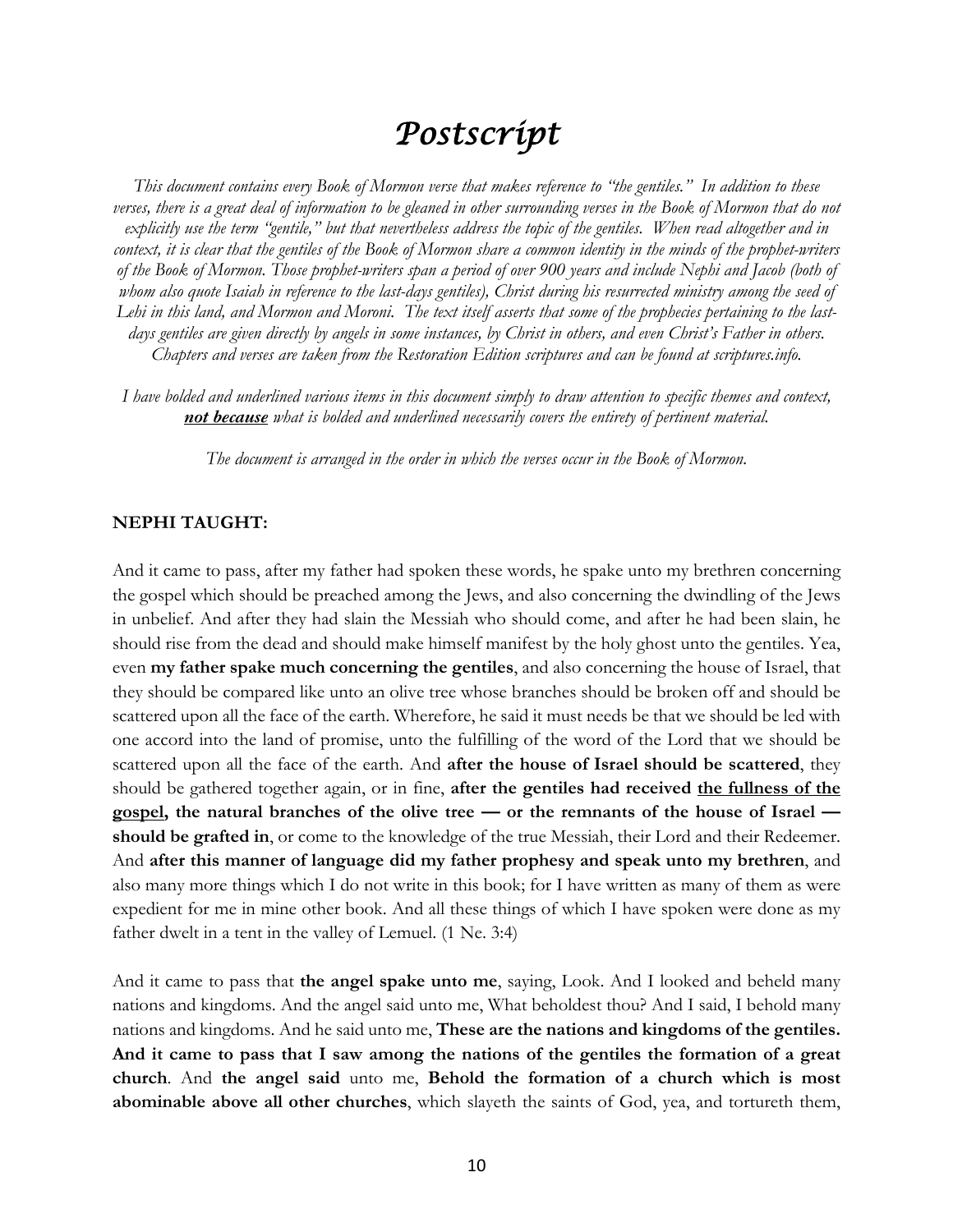and bindeth them down, and yoketh them with a yoke of iron, and bringeth them down into captivity. And it came to pass that I beheld this great and abominable church, and I saw the Devil that he was the foundation of it. And I also saw gold, and silver, and silks, and scarlets, and fine twined linen, and all manner of precious clothing; and I saw many harlots. And the angel spake unto me, saying, Behold, the gold, and the silver, and the silks, and the scarlets, and the fine twined linen, and the precious clothing, and the harlots are the desires of this great and abominable church. And also for the praise of the world do they destroy the saints of God and bring them down into captivity. (1 Ne. 3:19)

And it came to pass that **I looked and beheld many waters, and they divided the gentiles from the seed of my brethren**. And it came to pass that the angel said unto me, Behold, the wrath of God is upon the seed of thy brethren. And **I looked and beheld a man among the gentiles, who was separated from the seed of my brethren by the many waters**; and I beheld the spirit of God, that it came down and wrought upon the man, and he went forth upon the many waters, even unto the seed of my brethren who were in the promised land. And it came to pass that **I beheld the spirit of**  God, that it wrought upon other gentiles, and they went forth out of captivity upon the many waters. And it came to pass that I beheld many multitudes of the gentiles upon the land of promise; and **I beheld the wrath of God, that it was upon the seed of my brethren; and they were scattered before the gentiles and were smitten**. And I beheld **the spirit of the Lord, that it was upon the gentiles**, that **they did prosper and obtain the land for their inheritance. And I beheld that they were white, and exceeding fair and beautiful, like unto my people before they were slain**. And it came to pass that I, Nephi, beheld that the gentiles who had **gone forth out of captivity did humble themselves before the Lord, and the power of the Lord was with them**. And I beheld that **their mother gentiles were gathered together upon the waters, and upon the land also, to battle against them**. And I beheld that the power of God was with them, and also that the wrath of God was upon all those that were gathered together against them to battle. And I, Nephi, beheld that **the gentiles that had gone out of captivity were delivered by the power of God out of the hands of all other nations**. And it came to pass that I, Nephi, beheld that **they did prosper in the land**. (1 Ne. 3:20)

And **I beheld a book, and it was carried forth among them**. And the angel said unto me, Knowest thou the meaning of the book? And I said, I know not. And he said, Behold, **it proceedeth out of the mouth of a Jew** — and I, Nephi, beheld it. And he said unto me, The book that thou beholdest is a record of the Jews, which contains the covenants of the Lord which he hath made unto the house of Israel; and it also containeth many of the prophecies of the holy prophets. And it is a record like unto the engravings which are upon the plates of brass, save there are not so many. Nevertheless, they contain the covenants of the Lord which he hath made unto the house of Israel; wherefore, they are of great worth unto the gentiles. And the angel of the Lord said unto me, Thou hast beheld that the book proceeded forth from the mouth of a Jew. **And when it proceeded forth from the mouth of a Jew, it contained the fullness of the gospel of the Lamb**, of whom the twelve apostles bare record; and they bare record according to the truth which is in the Lamb of God. Wherefore, these things go forth from the Jews in purity unto the gentiles, according to the truth which is in God. And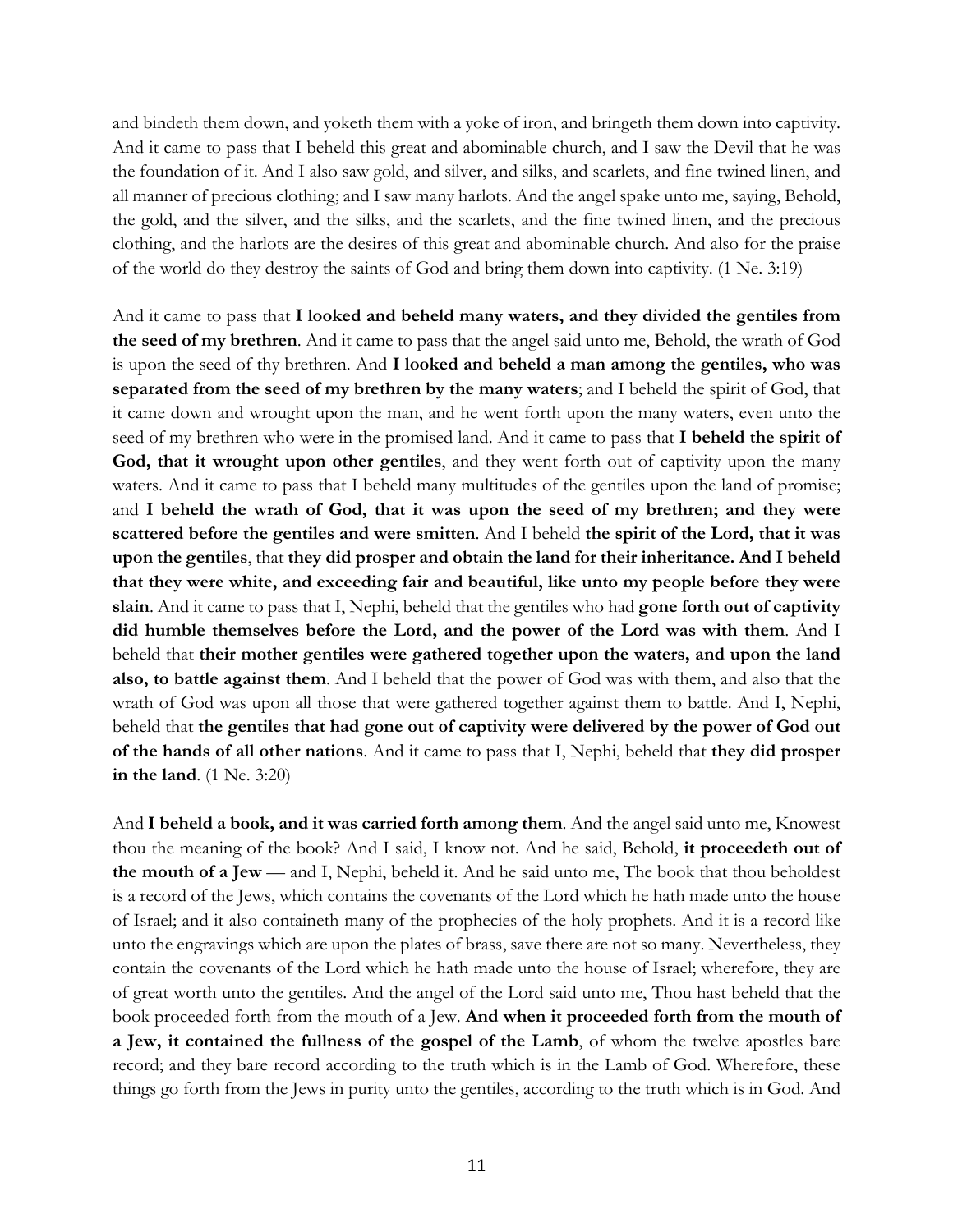after they go forth by the hand of the twelve apostles of the Lamb from the Jews unto the gentiles, thou seest the formation of that great and abominable church, which is **the most abominable of all other churches**. For behold, **they have taken away from the gospel of the Lamb many parts which are plain and most precious; and also many covenants of the Lord have they taken away**. And all this have they done **that they might pervert** the right ways of the Lord, **that they might blind the eyes** and harden the hearts of the children of men. Wherefore, thou seest that after the book hath gone forth through the hands of the great and abominable church, that there are many plain and most precious things taken away from the book, which is the book of the Lamb of God. **And after these plain and precious things were taken away, it goeth forth unto all the nations of the gentiles**. (1 Ne. 3:21)

And after it goeth forth unto all the nations of the gentiles, yea, even across the many waters (which thou hast seen) with the gentiles which have gone forth out of captivity, thou seest, because of the many plain and precious things which have been taken out of the book — which were plain unto the understanding of the children of men, according to the plainness which is in the Lamb of God **that because of these things which are taken away out of the gospel of the Lamb, an exceeding great many do stumble, yea, insomuch that Satan hath great power over them**. Nevertheless, thou beholdest that **the gentiles who have gone forth out of captivity and have been lifted up by the power of God above all other nations** upon the face of the land — which is choice above all other lands, which is the land the Lord God hath covenanted with thy father that his seed should have for the land of their inheritance — will not utterly destroy the mixture of thy seed who are among thy brethren. Neither will he suffer that the gentiles shall destroy the seed of thy brethren; neither will the Lord God suffer that the gentiles shall for ever remain in that awful state of blindness, which thou beholdest they are in because of the plain and most precious parts of the gospel of the Lamb which have been kept back by that abominable church, whose formation thou hast seen. Wherefore, saith the Lamb of God, I will be merciful unto the gentiles, unto the visiting of the remnant of the house of Israel in great judgment. (1 Ne. 3:22)

And it came to pass that **the angel of the Lord spake** unto me, saying, Behold, saith the Lamb of God, after I have visited the remnant of the house of Israel (and this remnant of whom I speak is the seed of thy father), wherefore, after I have visited them in judgment and **smitten them by the hand of the gentiles**, and after that the gentiles do stumble exceedingly because of the most plain and precious parts of the gospel of the Lamb which has been kept back by that abominable church, which is the mother of harlots, saith the Lamb, **I will be merciful unto the gentiles in that day, insomuch that I will bring forth unto them in mine own power much of my gospel** which shall be plain and precious, saith the Lamb. For behold, saith the Lamb, I will manifest myself unto thy seed, that they shall write many things which I shall minister unto them, which shall be plain and precious. And after thy seed shall be destroyed and dwindle in unbelief, and also the seed of thy brethren, behold, these **things shall be hid up to come forth unto the gentiles by the gift and power of the Lamb**. And in them shall be written my gospel, saith the Lamb, and my rock and my salvation. And **blessed are they who shall seek to bring forth my Zion at that day, for they shall have the gift and the**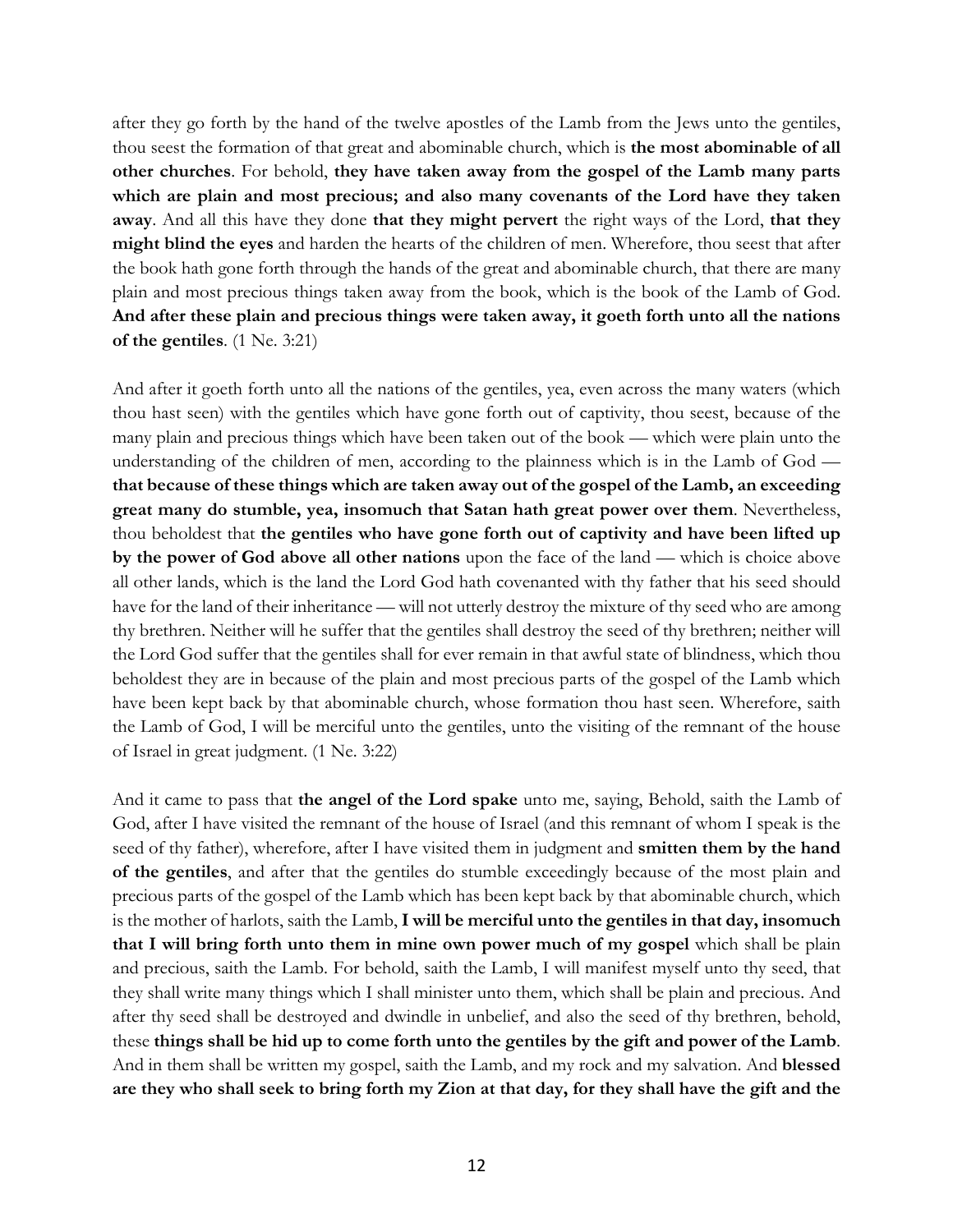**power of the holy ghost**. And if they endure unto the end, they shall be lifted up at the last day and shall be saved in the everlasting kingdom of the Lamb. Yea, whoso shall publish peace, yea, tidings of great joy, how beautiful upon the mountains shall they be! (1 Ne. 3:23)

And it came to pass that I beheld the remnant of the seed of my brethren and also the book of the Lamb of God which had proceeded forth from the mouth of the Jew, **that it came forth from the gentiles unto the remnant of the seed of my brethren**. And after it had come forth unto them, I beheld **other books** which came forth by the power of the Lamb **from the gentiles** unto them, **unto the convincing of the gentiles, and the remnant of the seed of my brethren, and also the Jews who were scattered** upon all the face of the earth, that the records of the prophets and of the twelve apostles of the Lamb are true. And the angel spake unto me, saying, **These last records which thou hast seen among the gentiles shall establish the truth of the first**, which are of the twelve apostles of the Lamb, and shall make known the plain and precious things which have been taken away from them, and shall make known to all kindreds, tongues, and people that the Lamb of God is the Son of the Eternal Father and the Savior of the world, and that all men must come unto him or they cannot be saved. And they must come according to the words which shall be established by the mouth of the Lamb; and **the words of the Lamb shall be made known in the records of thy seed, as well as in** the records of the twelve apostles of the Lamb. Wherefore, they both shall be established in one, for there is one God and one Shepherd over all the earth. And the time cometh that he shall manifest himself unto all nations, both unto the Jews and also unto the gentiles. And after he has manifested himself unto the Jews and also unto the gentiles, then he shall manifest himself unto the gentiles and also unto the Jews; and the last shall be first, and the first shall be last. (1 Ne. 3:24)

And it shall come to pass that **if the gentiles shall hearken unto the Lamb of God in that day** that he shall manifest himself unto them in word and also in power, in very deed, unto the taking away of their stumbling blocks, and harden not their hearts against the Lamb of God, **they shall be numbered among** the seed of thy father. Yea, **they shall be numbered among** the house of Israel; and they shall be a blessed people upon the promised land for ever. They shall be no more brought down into captivity, and the house of Israel shall no more be confounded. And that great pit which hath been digged for them by that great and abominable church — which was founded by the Devil and his children, that he might lead away the souls of men down to hell — yea, that great pit which hath been digged for the destruction of men shall be filled by those who digged it, unto their utter destruction, saith the Lamb of God, not the destruction of the soul, save it be the casting of it into that hell which hath no end. For behold, this is according to the captivity of the Devil, and also according to the justice of God, upon all those who will work wickedness and abomination before him. (1 Ne. 3:25)

And it came to pass that **the angel spake unto me**, Nephi, saying, Thou hast beheld that **if the gentiles repent, it shall be well with them**; and thou also knowest concerning the covenants of the Lord unto the house of Israel. And thou also hast heard that whoso repenteth not must perish. Therefore, **woe be unto the gentiles if it so be that they harden their hearts against the Lamb of God**. For the time cometh, saith the Lamb of God, that I will work a great and a marvelous work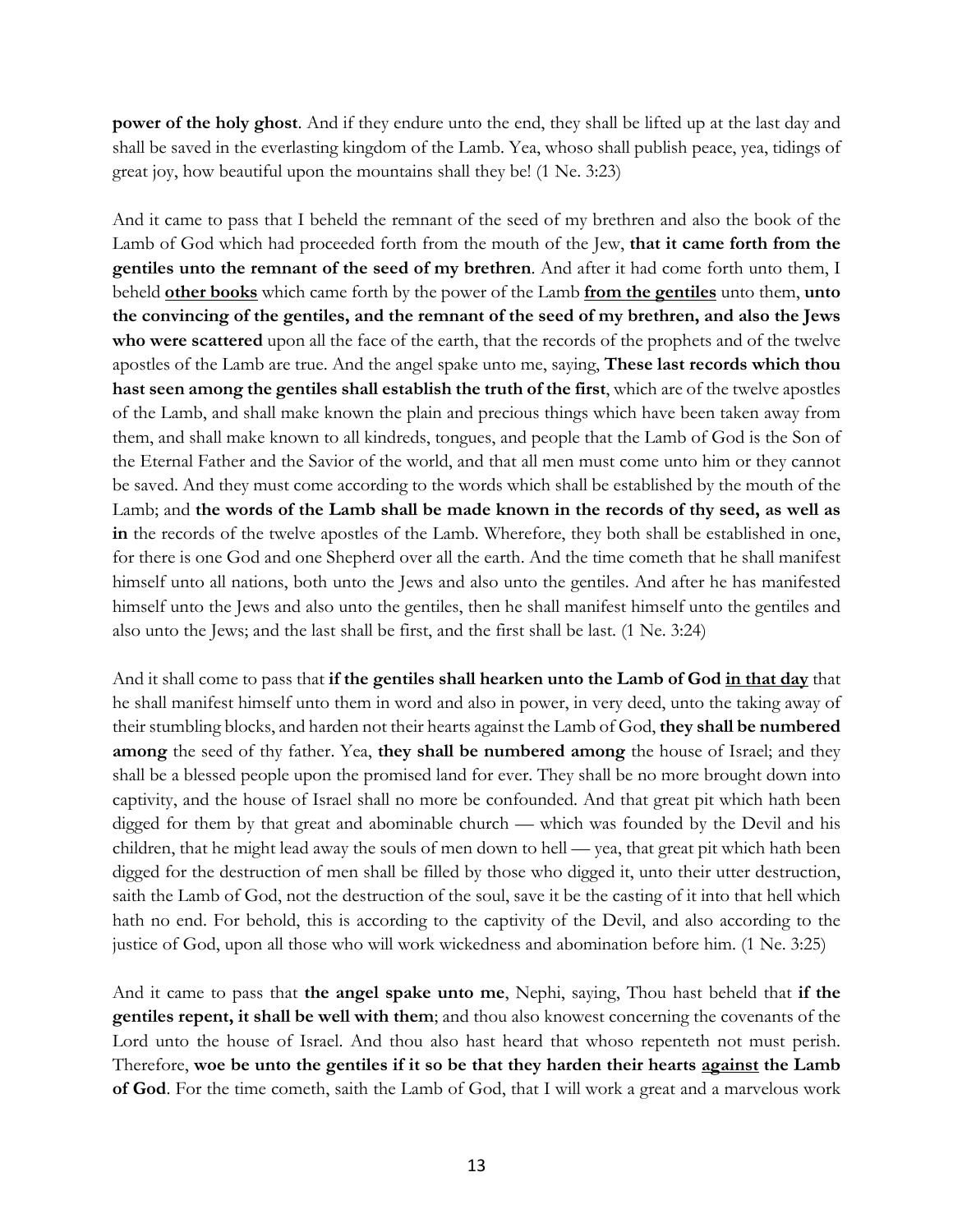among the children of men, a work which shall be everlasting, either on the one hand or on the other, either to the convincing of them unto peace and life eternal, or unto the deliverance of them to the hardness of their hearts and the blindness of their minds, unto their being brought down into captivity and also unto destruction, both temporally and spiritually, according to the captivity of the Devil of which I have spoken. (1 Ne. 3:26)

And it came to pass that **I looked and beheld the whore of all the earth**, and she sat upon many waters, and she had dominion over all the earth, among all nations, kindreds, tongues, and people. And it came to pass that **I beheld the church of the Lamb of God**, and its numbers were few because of the wickedness and abominations of the whore who sat upon many waters. Nevertheless, I beheld that **the church of the Lamb, who were the saints of God**, were also upon all the face of the earth; and their dominions upon the face of the earth were small because of the wickedness of the great whore whom I saw. And it came to pass that **I beheld that the great mother of abominations did gather together in multitudes upon the face of all the earth, among all the nations of the gentiles**, to fight against the Lamb of God. And it came to pass that I, Nephi, beheld the power of the Lamb of God, that it descended upon the saints of the church of the Lamb and upon the covenant people of the Lord, who were scattered upon all the face of the earth. And they were armed with righteousness and with the power of God in great glory. (1 Ne. 3:28)

And it came to pass that after I had received strength, I spake unto my brethren, desiring to know of them the cause of their disputations. And they said, Behold, we cannot understand the words which our father hath spoken concerning the natural branches of the olive tree, and also concerning the gentiles. And I said unto them, Have ye inquired of the Lord? And they said unto me, We have not, for the Lord maketh no such thing known unto us. Behold, I said unto them, How is it that ye do not keep the commandments of the Lord? How is it that ye will perish because of the hardness of your hearts? Do ye not remember the thing which the Lord hath said, If ye will not harden your hearts, and ask me in faith, believing that ye shall receive, with diligence in keeping my commandments, surely these things shall be made known unto you? (1 Ne. 4:2)

Behold, I say unto you that the house of Israel was compared unto an olive tree by the spirit of the Lord which was in our father. And behold, are we not broken off from the house of Israel? And are we not a branch of the house of Israel? And now the thing which our father meaneth concerning the grafting in of the natural branches **through the fullness of the gentiles** is that **in the latter days**, when our seed shall have dwindled in unbelief — yea, for the space of many years and many generations after the Messiah shall be manifested in body unto the children of men — **then shall the fullness of the gospel of the Messiah come unto the gentiles, and from the gentiles unto the remnant of our seed**. And at that day shall the remnant of our seed know that they are of the house of Israel and that they are the covenant people of the Lord. And then shall they know and come to the knowledge of their forefathers, and also to the knowledge of the gospel of their Redeemer, which was ministered unto their fathers by him. Wherefore, they shall come to the knowledge of their Redeemer and the very points of his doctrine, that they may know how to come unto him and be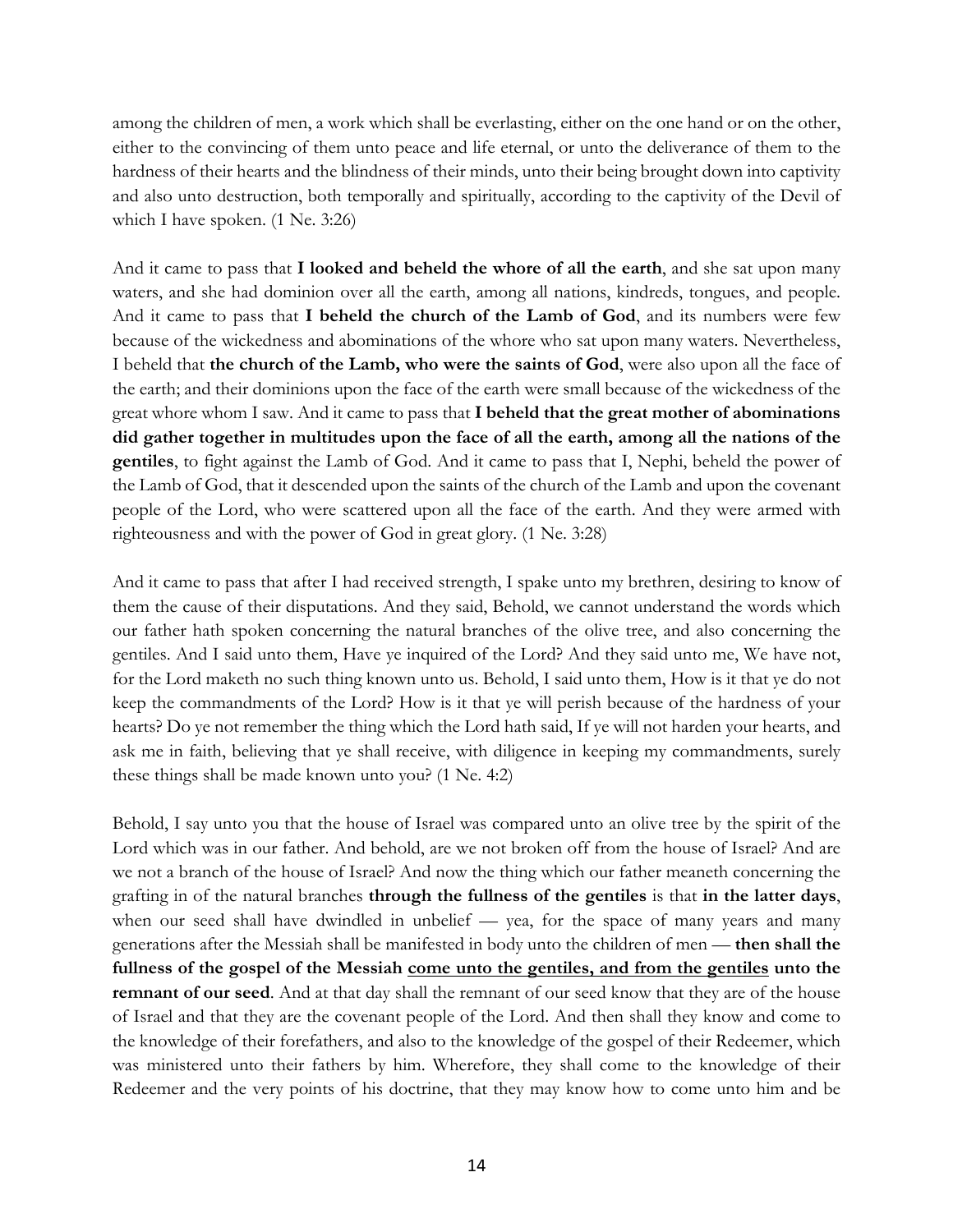saved. And then at that day, will they not rejoice and give praise unto their everlasting God, their rock, and their salvation? Yea, at that day, will they not receive strength and nourishment from the true vine? Yea, will they not come unto the true fold of God? Behold, I say unto you, yea, they shall be numbered again among the house of Israel; they shall be grafted in, being a natural branch of the olive tree, into the true olive tree; and this is what our father meaneth. And he meaneth that it will not come to pass until after they are scattered by the gentiles. And he meaneth that it shall come by way of the gentiles, that the Lord may shew his power unto the gentiles for the very cause that he shall be rejected of the Jews, or of the house of Israel. Wherefore, our father hath not spoken of our seed alone, but also of all the house of Israel, pointing to the covenant which should be **fulfilled in the latter days**, which covenant the Lord made to our father Abraham, saying, In thy seed shall all the kindreds of the earth be blessed. (1 Ne. 4:3)

(Quoting Isaiah) And now saith the Lord, that formed me from the womb, that I should be his servant to bring Jacob again to him. Though Israel be not gathered, yet shall I be glorious in the eyes of the Lord, and my God shall be my strength. And he said, It is a light thing that thou shouldst be my servant to raise up the tribes of Jacob and to restore the preserved of Israel. I will also give thee for a light to the gentiles, that thou mayest be my salvation unto the end of the earth. Thus saith the Lord, the Redeemer of Israel, his Holy One, to him whom man despiseth, to him whom the nation abhorreth, to a servant of rulers: Kings shall see and arise, princes also shall worship, because of the Lord that is faithful. Thus saith the Lord: In an acceptable time have I heard thee, O isles of the sea, and in a day of salvation have I helped thee. And I will preserve thee and give thee my servant for a covenant of the people, to establish the earth, to cause to inherit the desolate heritages, that thou mayest say to the prisoners, Go forth — to them that sit in darkness, Shew yourselves. They shall feed in the ways, and their pastures shall be in all high places. They shall not hunger nor thirst, neither shall the heat nor the sun smite them; for he that hath mercy on them shall lead them, even by the springs of water shall he guide them. And I will make all my mountains a way, and my highways shall be exalted. And then, O house of Israel, behold, these shall come from far, and lo, these from the north, and from the west, and these from the land of Sinim. (1 Ne. 6:7)

(Quoting Isaiah) Thus saith the Lord God: Behold, **I will lift up mine hand to the gentiles and set up my standard to the people**. And they shall bring thy sons in their arms, and thy daughters shall be carried upon their shoulders. And kings shall be thy nursing fathers, and their queens thy nursing mothers. They shall bow down to thee with their face towards the earth and lick up the dust of thy feet; and thou shalt know that I am the Lord, for they shall not be ashamed that wait for me. For shall the prey be taken from the mighty, or the lawful captive delivered? But thus saith the Lord: Even the captive of the mighty shall be taken away and the prey of the terrible shall be delivered, for I will contend with him that contendeth with thee and I will save thy children. And I will feed them that oppress thee with their own flesh; they shall be drunken with their own blood as with sweet wine. And all flesh shall know that I the Lord am thy Savior and thy Redeemer, the Mighty One of Jacob. (1 Ne. 6:10)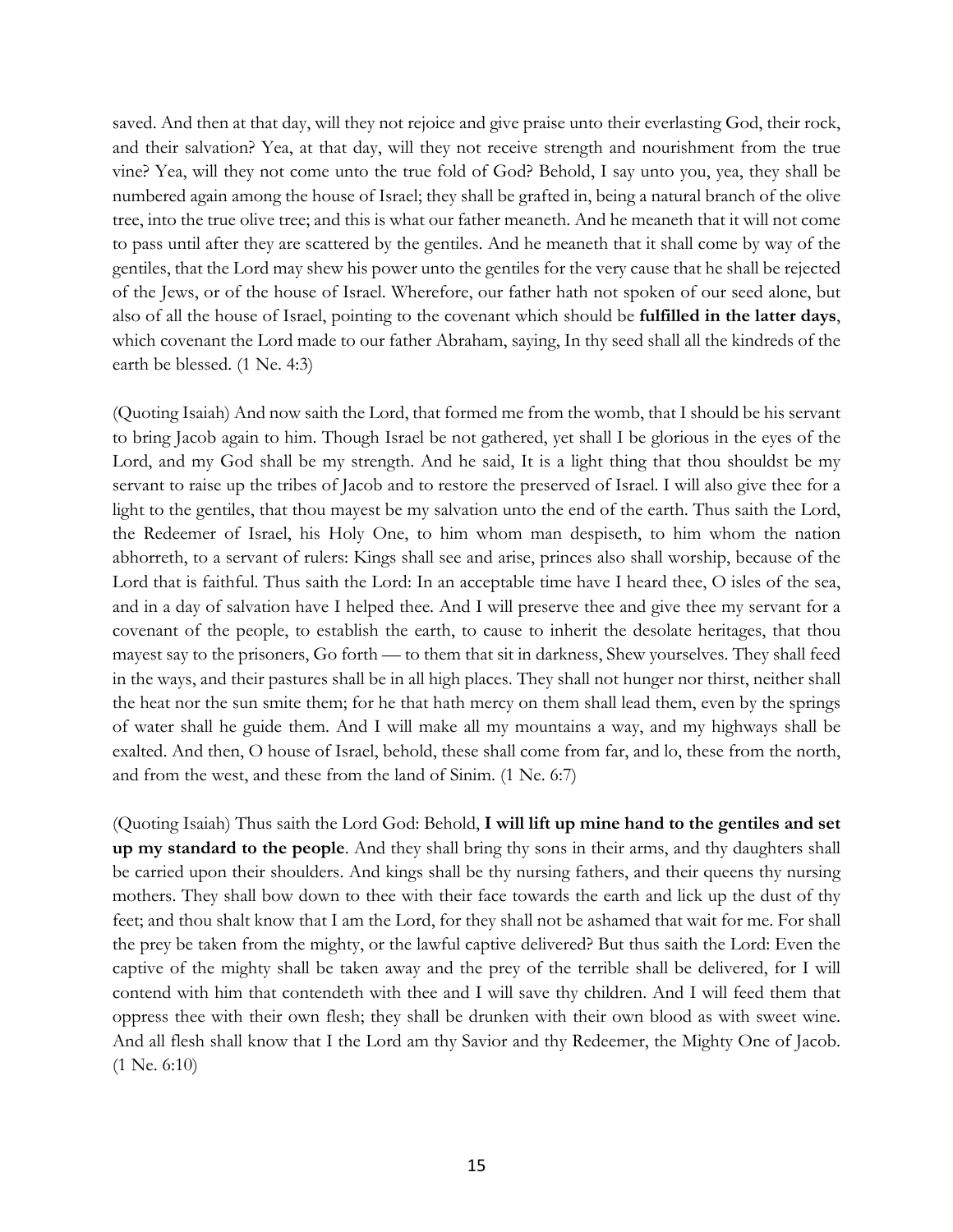Nevertheless, **after** they have been nursed by the gentiles, and **the Lord has lifted up his hand upon the gentiles, and set them up for a standard**, and their children have been carried in their arms, and their daughters have been carried upon their shoulders — behold, these things of which are spoken are temporal, for thus is the covenants of the Lord with our fathers. And it meaneth us in the days to come, and also all our brethren who are of the house of Israel. And it meaneth that the time cometh that after all the house of Israel have been scattered and confounded, **that the Lord God will raise up a mighty nation among the gentiles, yea, even upon the face of this land, and by them shall our seed be scattered**. And after our seed is scattered, the Lord God will proceed to do a marvelous work among the gentiles which shall be of great worth unto our seed. Wherefore, it is likened unto their being nursed by the gentiles and being carried in their arms and upon their shoulders. And it shall also be of worth unto the gentiles, and not only unto the gentiles but unto all the house of Israel, unto the making known of the covenants of the Father of Heaven unto Abraham, saying, In thy seed shall all the kindreds of the earth be blessed. And I would, my brethren, that ye should know that all the kindreds of the earth cannot be blessed unless he shall make bare his arm in the eyes of the nations. Wherefore, the Lord God will proceed to make bare his arm in the eyes of all the nations, in bringing about his covenants and his gospel unto those who are of the house of Israel. Wherefore, he will bring them again out of captivity, and they shall be gathered together to the lands of their first inheritance, and they shall be brought out of obscurity and out of darkness, and they shall know that the Lord is their Savior and their Redeemer, the Mighty One of Israel. (1 Ne. 7:3)

#### **JACOB (BROTHER OF NEPHI) TAUGHT:**

(Quoting Isaiah) And now these are the words: **Thus saith the Lord God: Behold, I will lift up mine hand to the gentiles and set up my standard to the people**; and they shall bring thy sons in their arms, and thy daughters shall be carried upon their shoulders. And kings shall be thy nursing fathers and their queens thy nursing mothers. They shall bow down to thee with their faces towards the earth and lick up the dust of thy feet. And thou shalt know that I am the Lord, for they shall not be ashamed that wait for me. (2 Ne. 5:3)

And **blessed are the gentiles**, they of whom the prophet has written. For behold, **if it so be that they shall repent, and fight not against Zion, and do not unite themselves to that great and abominable church**, they shall be saved. For the Lord God will **fulfill his covenants** which he has made unto his children; and for this cause the prophet has written these things. Wherefore, they that fight against Zion and the covenant people of the Lord shall lick up the dust of their feet; and the people of the Lord shall not be ashamed. For **the people of the Lord are they who wait for him**; for they still wait for the coming of the Messiah. And behold, according to the words of the prophet, **the Messiah will set himself again the second time to recover them**. Wherefore, he will manifest himself unto them in power and great glory, unto the destruction of their enemies, when that day cometh when they shall believe in him; and **none will he destroy that believeth in him**. And they that believe not in him shall be destroyed, both by fire, and by tempest, and by earthquakes, and by bloodsheds, and by pestilence, and by famine. And they shall know that the Lord is God, the Holy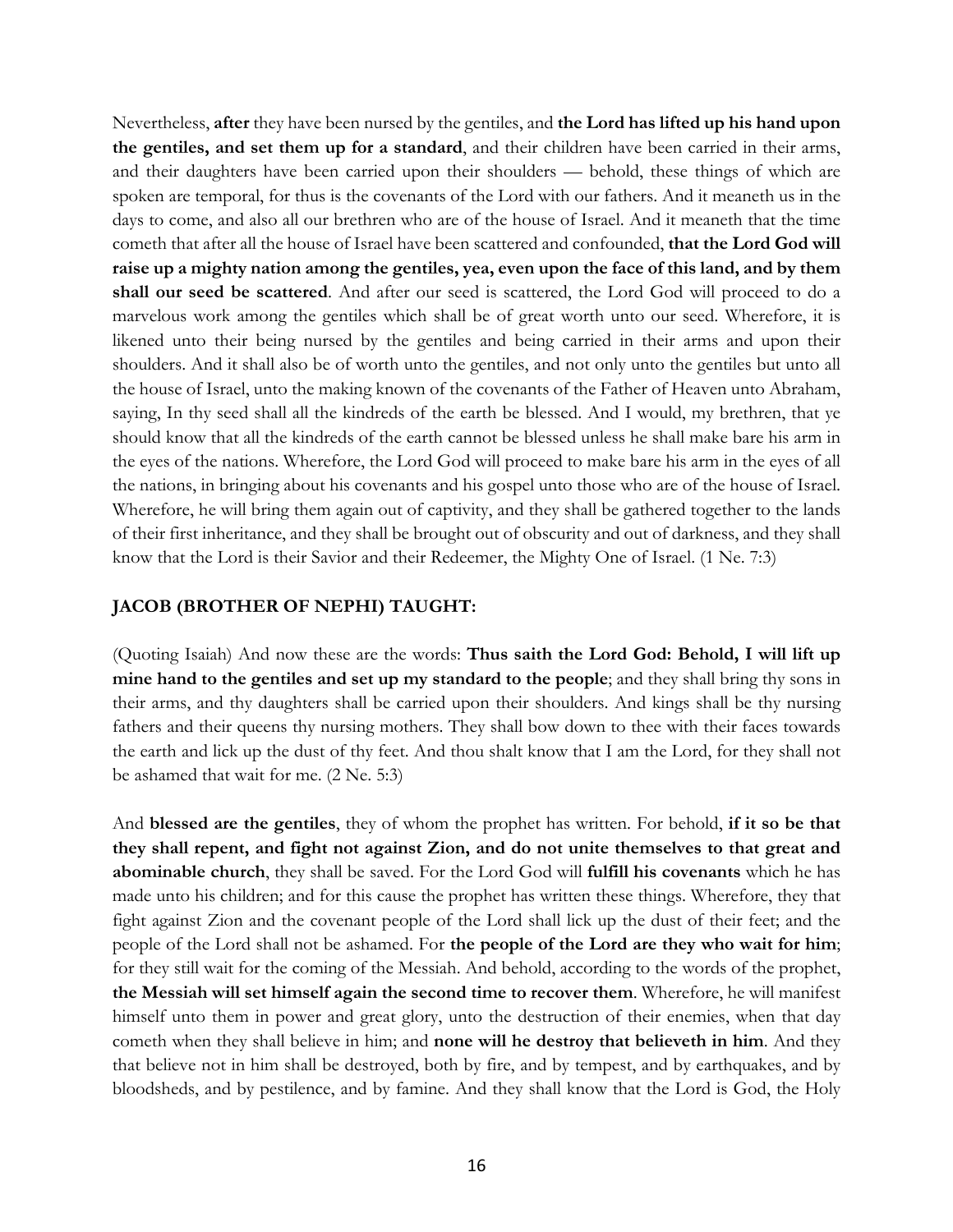One of Israel. For shall the prey be taken from the mighty? Or the lawful captive delivered? But thus saith the Lord: Even the captives of the mighty shall be taken away, and the prey of the terrible shall be delivered, for the mighty God shall deliver his covenant people. For thus saith the Lord: I will contend with them that contendeth with thee; and I will feed them that oppress thee with their own flesh, and they shall be drunken with their own blood as with sweet wine. And all flesh shall know that I, the Lord, am thy Savior and thy Redeemer, the Mighty One of Jacob. (2 Ne. 5:5)

But behold, thus saith the Lord God: When the day cometh that they shall believe in me, that I am Christ, then have I covenanted with their fathers that they shall be restored in the flesh upon the earth unto the lands of their inheritance. And it shall come to pass that they shall be gathered in from their long dispersion, from the isles of the sea, and from the four parts of the earth. **And the nations of the gentiles shall be great in the eyes of me, saith God, in carrying them forth to the lands of their inheritance**. Yea, the kings of the gentiles shall be nursing fathers unto them, and their queens shall become nursing mothers. Wherefore, **the promises of the Lord are great unto the gentiles**, for he hath spoken it, and who can dispute? **But behold, this land, saith God, shall be a land of thine inheritance, and the gentiles shall be blessed upon the land. And this land shall be a land of liberty unto the gentiles**, and there shall be no kings upon the land who shall raise up unto the gentiles, and I will fortify this land against all other nations. And **he that fighteth against Zion shall perish, saith God**, for he that raiseth up a king against me shall perish. For I the Lord, the King of Heaven, will be their king, and I will be a light unto them for ever that hear my words. (2 Ne. 7:2)

Wherefore, **for this cause, that my covenants may be fulfilled** which I have made unto the children of men, that I will do unto them while they are in the flesh, I must needs destroy the secret works of darkness, and of murders, and of abominations. **Wherefore, he that fighteth against Zion, both Jew and Gentile, both bond and free, both male and female, shall perish**; **for they are they who are the whore of all the earth. For they who are not for me are against me, saith our God. For I will fulfill my promises** which I have made unto the children of men that I will do unto them while they are in the flesh. (2 Ne. 7:3)

Wherefore, my beloved brethren, thus saith our God: **I will afflict thy seed by the hand of the gentiles**; nevertheless, I will soften the hearts of the gentiles, that they shall be like unto a father to them. Wherefore, the gentiles shall be blessed and numbered among the house of Israel. Wherefore, **I will consecrate this land unto thy seed, and they who shall be numbered among thy seed, for ever, for the land of their inheritance**; for it is a choice land, saith God unto me, above all other lands. Wherefore, I will have all men that dwell thereon that they shall worship me, saith God. (2 Ne. 7:4)

## **NEPHI PICKS UP TEACHING AGAIN:**

(Quoting Isaiah) And **in that day, there shall be a root of Jesse** which **shall stand for an ensign of the people; to it shall the gentiles seek, and his rest shall be glorious**. And it shall come to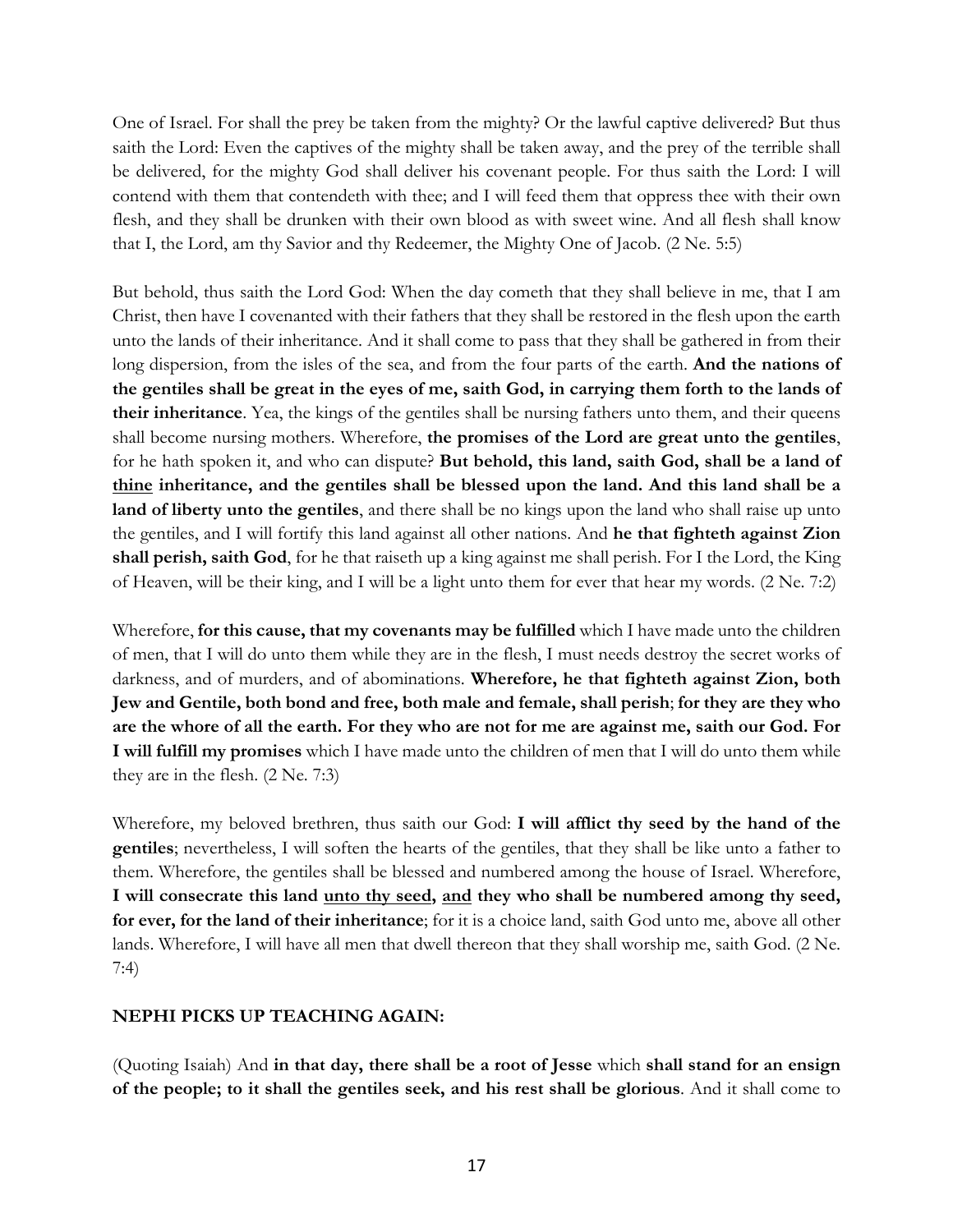pass **in that day** that **the Lord shall set his hand again the second time to recover** the remnant of his people which shall be left from Assyria, and from Egypt, and from Pathros, and from Cush, and from Elam, and from Shinar, and from Hamath, and from the islands of the sea. And **he shall set up an ensign for the nations**, and shall assemble the outcasts of Israel, **and gather together** the dispersed of Judah, from the four corners of the earth. The envy of Ephraim also shall depart, and the adversaries of Judah shall be cut off. Ephraim shall not envy Judah and Judah shall not vex Ephraim. But they shall fly upon the shoulders of the Philistines toward the west, they shall spoil them of the east together, they shall lay their hand upon Edom and Moab, and the children of Ammon shall obey them. And the Lord shall utterly destroy the tongue of the Egyptian sea, and with his mighty wind he shall shake his hand over the river, and shall smite it in the seven streams, and make men go over dry-shod. And there shall be a highway for the remnant of his people which shall be left from Assyria, like as it was to Israel in the day that he came up out of the land of Egypt. (2 Ne. 9:22)

And as I spake concerning the convincing of the Jews that Jesus is the very Christ, it must needs be that the gentiles be convinced also that Jesus is the Christ, the Eternal God, and that he manifesteth himself unto all those who believe in him by the power of the holy ghost, yea, unto every nation, kindred, tongue, and people, working mighty miracles, signs, and wonders among the children of men according to their faith. (2 Ne. 11:12)

But behold, **I prophesy unto you concerning the last days**, concerning the days when the Lord God shall bring these things forth unto the children of men. **After** my seed and the seed of my brethren shall have dwindled in unbelief, and shall have been smitten by the gentiles, **yea, after** the Lord God shall have camped against them round about, and shall have laid siege against them with a mount, and raised forts against them, **and after** they shall have been brought down low in the dust, even that they are not, **yet the words of the righteous shall be written**, and the prayers of the faithful shall be heard, and all those who have dwindled in unbelief shall not be forgotten. **For those who shall be destroyed shall speak unto them out of the ground, and their speech shall be low out of the dust**, and their voice shall be as one that hath a familiar spirit, for the Lord God will give unto him power that he may whisper concerning them, even as it were out of the ground, and their speech shall whisper out of the dust. (2 Ne. 11:13)

And it shall come to pass that those who have dwindled in unbelief **shall be smitten by the hand of the gentiles. And the gentiles are lifted up in the pride of their eyes, and have stumbled because of the greatness of their stumbling block, that they have built up many churches**; nevertheless, **they put down the power and the miracles of God, and preach up unto themselves their own wisdom and their own learning, that they may get gain and grind upon the face of the poor. And there are many churches built up which causeth envyings, and strifes, and malice**; and there are also secret combinations, even as in times of old, according to the combinations of the Devil. For he is the foundation of all these things, yea, the foundation of murder and works of darkness; yea, and he leadeth them by the neck with a flaxen cord until he bindeth them with his strong cords for ever. (2 Ne. 11:15)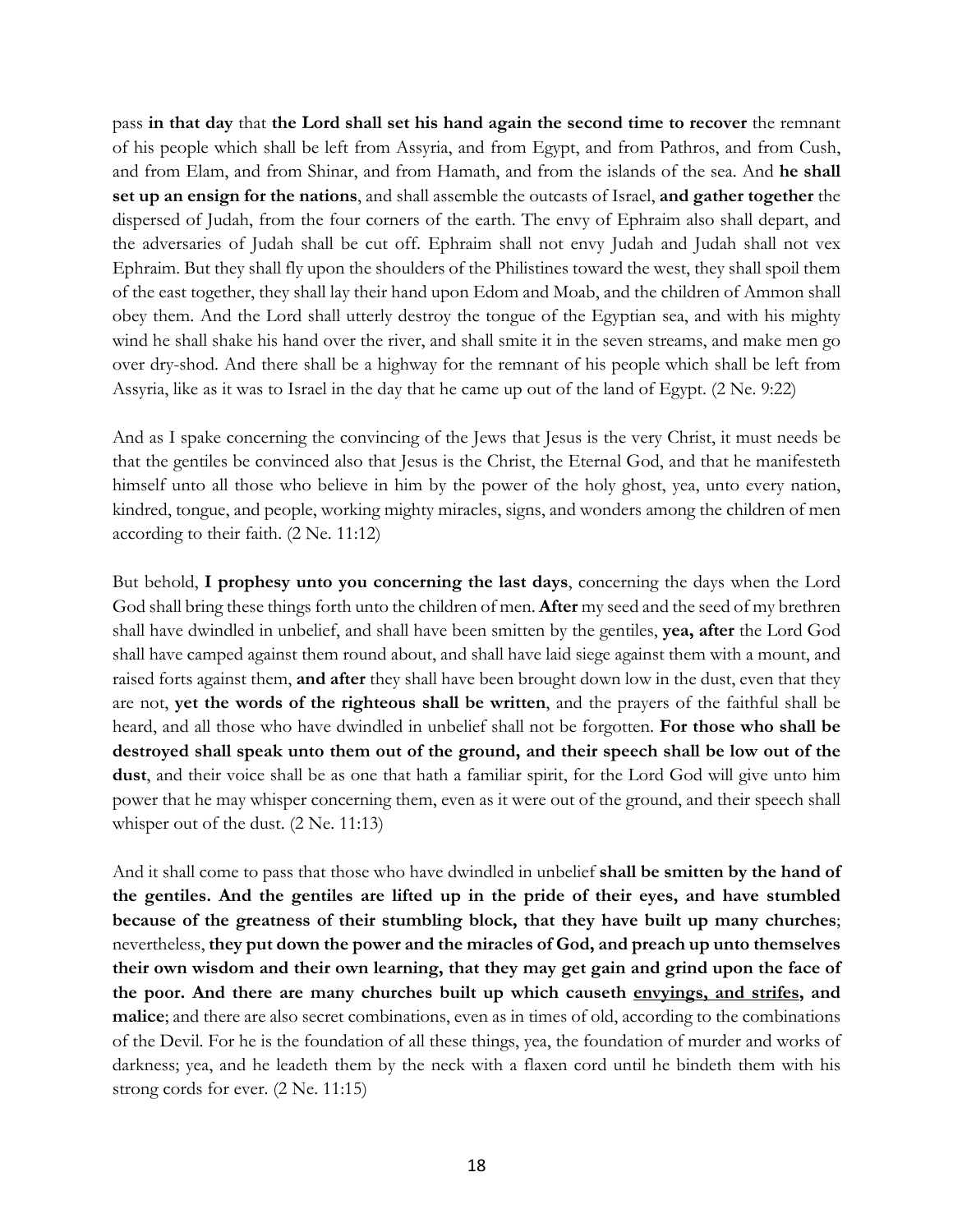He commandeth that there shall be no priestcrafts; for behold, priestcrafts are that men preach and set themselves up for a light unto the world, that they may get gain and praise of the world, but they seek not the welfare of Zion. Behold, the Lord hath forbidden this thing; wherefore, the Lord God hath given a commandment that all men should have charity, which charity is love. And except they should have charity, they were nothing; wherefore, if they should have charity, they would not suffer the laborer in Zion to perish. But the laborer in Zion shall labor for Zion, for if they labor for money, they shall perish. And **again, the Lord God hath commanded that men should not murder, that they should not lie, that they should not steal, that they should not take the name of the Lord their God in vain, that they should not envy, that they should not have malice, that they should not contend one with another, that they should not commit whoredoms,** and that they should do none of these things. For whoso doeth them shall perish, for none of these iniquities come of the Lord. For he doeth that which is good among the children of men, and he doeth nothing save it be plain unto the children of men. And he inviteth them all to come unto him and partake of his goodness, and he denieth none that come unto him, black and white, bond and free, male and female; and he remembereth the heathen, and all are alike unto God, both Jew and gentile. (2 Ne. 11:17)

**But behold, in the last days, or in the days of the gentiles**, yea, behold, **all the nations of the gentiles**, and also the Jews, both those who shall come upon this land and those who shall be upon other lands, yea, even upon all the lands of the earth, behold, they **will be drunken with iniquity and all manner of abominations**. And **when that day shall come**, they shall be visited of the Lord of Hosts with thunder, and with earthquake, and with a great noise, and with storm and tempest, and with the flame of devouring fire. And all the nations that fight against Zion and that distress her shall be as a dream of a night vision. Yea, it shall be unto them even as unto a hungry man which dreameth, and behold, he eateth, but he awaketh and his soul is empty. Or like unto a thirsty man which dreameth, and behold, he drinketh, but he awaketh and behold, he is faint and his soul hath appetite. Yea, even so shall the multitude of all the nations be that fight against Mount Zion. For behold, all ye that do iniquity, stay yourselves and wonder, for ye shall cry out and cry. Yea, ye shall be drunken, but not with wine; ye shall stagger, but not with strong drink. **For behold, the Lord hath poured out upon you the spirit of deep sleep, for behold, ye have closed your eyes, and ye have rejected the prophets, and your rulers and the seers hath he covered because of your iniquity**. (2 Ne. 11:18)

**Woe be unto the gentiles, saith the Lord God of Hosts, for notwithstanding I shall lengthen out mine arm unto them from day to day, they will deny me**. Nevertheless, I will be merciful unto them, saith the Lord God, **if they will repent and come unto me**, for mine arm is lengthened out all the day long, saith the Lord God of Hosts. (2 Ne. 12:7)

But behold, **there shall be many at that day** when I shall proceed to do a marvelous work among them, that I may remember my covenants which I have made unto the children of men, **that I may set my hand again the second time to recover** my people which are of the house of Israel, and also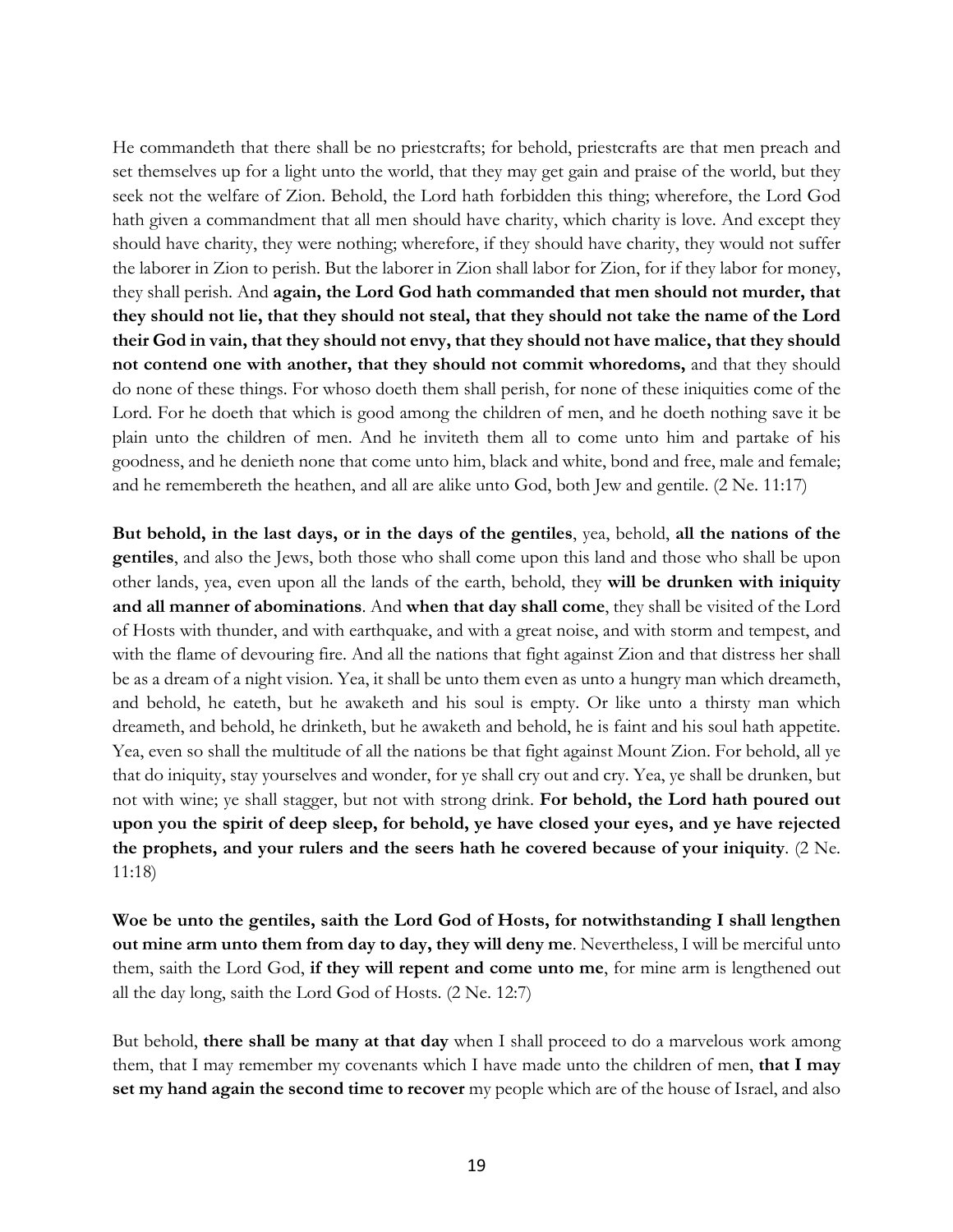**that I may remember the promises which I have made unto thee, Nephi, and also unto thy**  father, that I would remember your seed, and that the words of your seed should proceed forth out of my mouth unto your seed. And my words shall hiss forth unto the ends of the earth for a standard unto my people which are of the house of Israel. And because my words shall hiss forth, many of the gentiles shall say, A bible, a bible, we have got a bible, and there cannot be any more bible. But thus saith the Lord God: O fools, they shall have a bible and it shall proceed forth from the Jews, mine ancient covenant people. And what thank they the Jews for the bible which they receive from them? Yea, what do the gentiles mean? Do they remember the travels, and the labors, and the pains of the Jews? And their diligence unto me in bringing forth salvation unto the gentiles? (2 Ne. 12:8)

**O** ye gentiles, have ye remembered the Jews, mine ancient covenant people? Nay, but ye have **cursed them, and have hated them, and have not sought to recover them**. **But behold, I will return all these things upon your own heads**, for I the Lord hath not forgotten my people. Thou fool that shall say, A bible, we have got a bible and we need no more bible. Have ye obtained a bible, save it were by the Jews? Know ye not that there are more nations than one? Know ye not that I, the Lord your God, have created all men, and that I remember those who are upon the isles of the sea? And that I rule in the heavens above and in the earth beneath, and I bring forth my word unto the children of men, yea, even upon all the nations of the earth? Wherefore murmur ye because that ye shall receive more of my word? Know ye not that the testimony of two nations is a witness unto you that I am God? That I remember one nation like unto another? Wherefore, I speak the same words unto one nation like unto another. And when the two nations shall run together, the testimony of the two nations shall run together also. And I do this that I may prove unto many that I am the same yesterday, today, and for ever, and that I speak forth my words according to mine own pleasure. (2 Ne. 12:9)

And now behold, my beloved brethren, I would speak unto you, for **I, Nephi, would not suffer that ye should suppose that ye are more righteous than the gentiles shall be**. **For behold, except ye shall keep the commandments of God, ye shall all likewise perish**. And because of the words which have been spoken, **ye need not suppose that the gentiles are utterly destroyed**. For behold, I say unto you, as many of the gentiles as will repent are the covenant people of the Lord, and as many of the Jews as will not repent shall be cast off. For the Lord covenanteth with none save it be with them that repent and believe in his Son, who is the Holy One of Israel. (2 Ne. 12:11)

And now I would prophesy somewhat more concerning the Jews and the gentiles. **For after the book of which I have spoken shall come forth, and be written unto the gentiles, and sealed up again unto the Lord, there shall be many which shall believe the words which are written, and they shall carry them forth unto the remnant of our seed**. And then shall the remnant of our seed know concerning us, how that we came out from Jerusalem, and that they are descendants of the Jews. And the gospel of Jesus Christ shall be declared among them; wherefore, they shall be restored unto the knowledge of their fathers, and also to the knowledge of Jesus Christ which was had among their fathers. And then shall they rejoice, for they shall know that it is a blessing unto them from the hand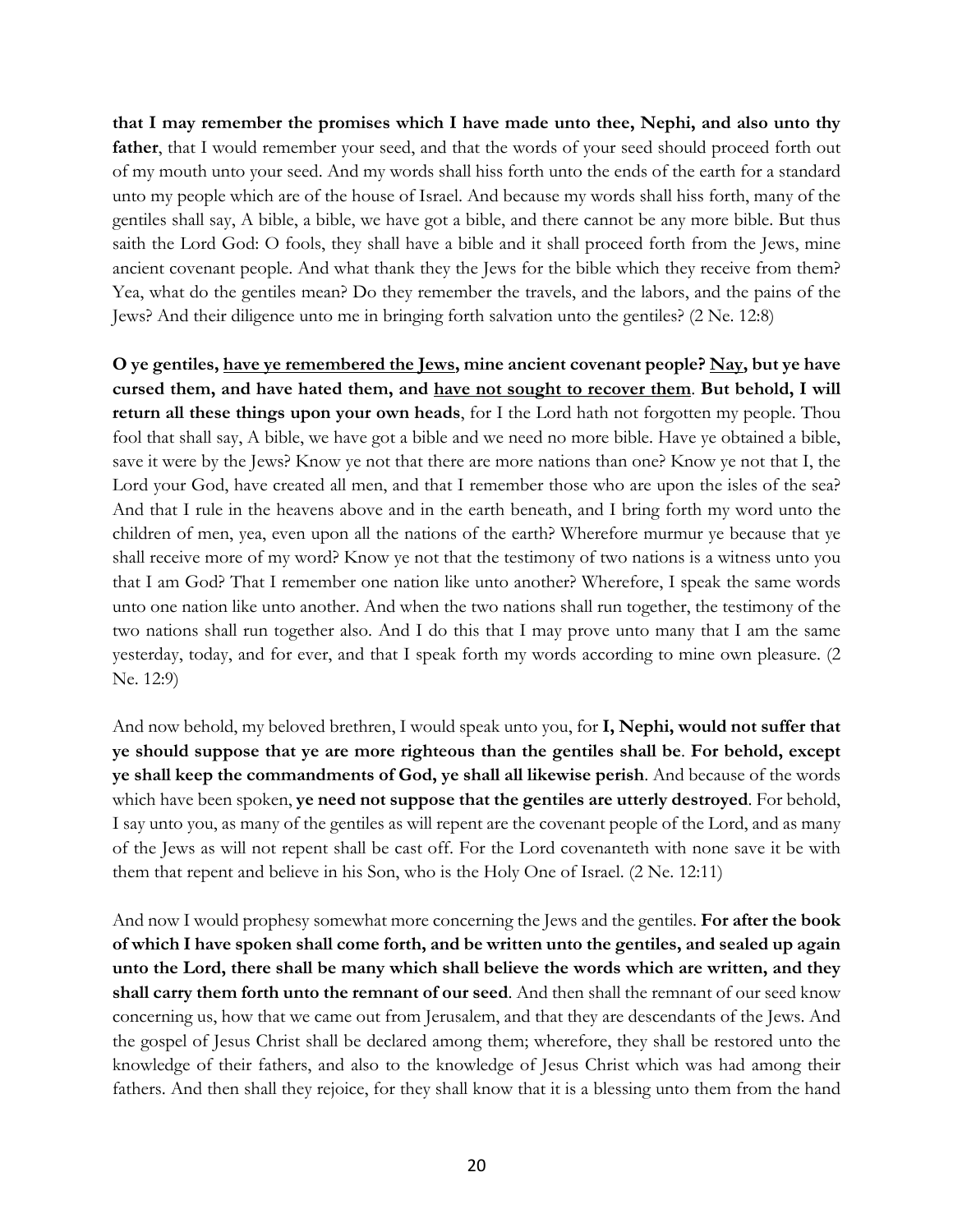of God. And their scales of darkness shall begin to fall from their eyes, and many generations shall not pass away among them save they shall be a pure and a delightsome people. And it shall come to pass that the Jews which are scattered also shall begin to believe in Christ, and they shall begin to gather in upon the face of the land. And as many as shall believe in Christ shall also become a delightsome people. (2 Ne. 12:12)

And now I, Nephi, cannot write all the things which were taught among my people, neither am I mighty in writing, like unto speaking; for when a man speaketh by the power of the holy ghost, the power of the holy ghost carrieth it unto the hearts of the children of men. But behold, there are many that harden their hearts against the holy spirit, that it hath no place in them. Wherefore, they cast many things away which are written and esteem them as things of naught. But **I, Nephi, have written what I have written, and I esteem it as of great worth**, and especially unto my people. For I pray continually for them by day, and mine eyes water my pillow by night because of them. And I cry unto my God in faith, and I know that he will hear my cry, and I know that the Lord God will consecrate my prayers for the gain of my people. And the word which I have written in weakness will he make strong unto them, for it persuadeth men to do good. It maketh known unto them of their fathers, and it speaketh of Jesus and persuadeth men to believe in him and to endure to the end, which is life eternal. And it speaketh harsh against sin according to the plainness of the truth; wherefore, no man will be angry at the words which I have written, save he shall be of the spirit of the Devil. I glory in plainness; I glory in truth; I glory in my Jesus, for he hath redeemed my soul from hell. I have charity for my people and great faith in Christ that I shall meet many souls spotless at his judgment seat. I have charity for the Jew — I say Jew because I mean them from whence I came. **I also have charity for the gentiles. But behold, for none of these can I hope except they shall be reconciled unto Christ**, and enter into the narrow gate, and walk in the straight path which leads to life, and continue in the path until the end of the day of probation. (2 Ne. 15:1)

#### **CHRIST TAUGHT:**

And now it came to pass that when Jesus had spoken these words, he said unto those twelve whom he had chosen, Ye are my disciples, and ye are a light unto this people, who are **a remnant of the house of Joseph. And behold, this is the land of your inheritance, and the Father hath given it unto you**. And not at any time hath the Father given me commandment that I should tell it unto your brethren at Jerusalem; neither at any time hath the Father given me commandment that I should tell unto them concerning the other tribes of the house of Israel whom the Father hath led away out of the land. This much did the Father command me that I should tell unto them, that other sheep I have which are not of this fold; them also I must bring, and they shall hear my voice, and there shall be one fold and one shepherd. And now because of stiffneckedness and unbelief, they understood not my word; therefore, I was commanded to say no more, of the Father, concerning this thing unto them. But verily I say unto you that the Father hath commanded me, and I tell it unto you, that ye were separated from among them because of their iniquity; therefore, it is because of their iniquity that they know not of you. And verily I say unto you again that the other tribes hath the Father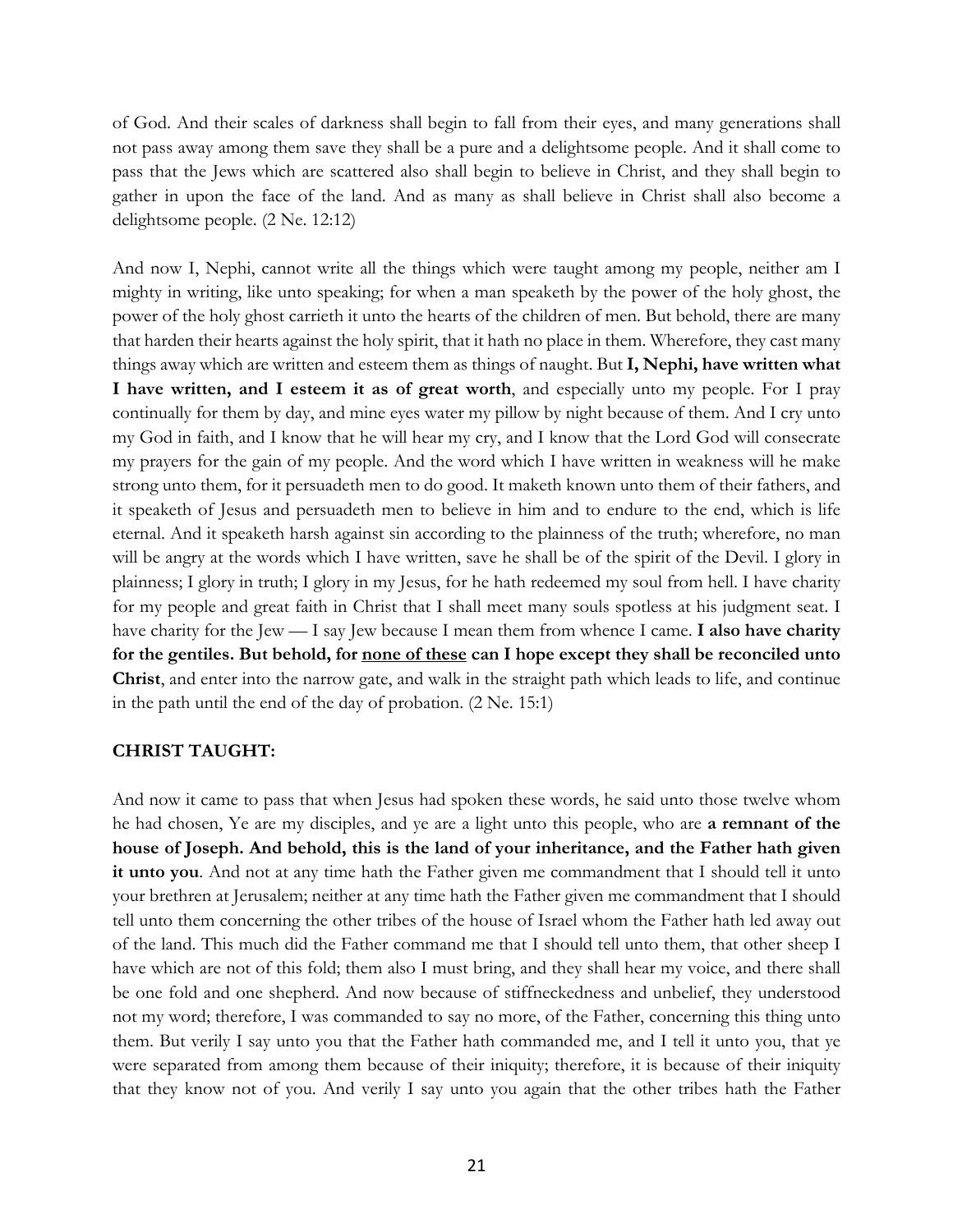separated from them, and it is because of their iniquity that they know not of them. And verily I say unto you that ye are they of whom I said, Other sheep I have, which are not of this fold; them also I must bring, and they shall hear my voice, and there shall be one fold and one shepherd. And they understood me not, for they supposed it had been the gentiles; for they understood not that **the gentiles** should be converted through their preaching. And they understood me not, that **I said, They shall hear my voice, and they understood me not that the gentiles should not at that time hear my voice**, that I should not manifest myself unto them save it were by the holy ghost. But behold, ye have both heard my voice and seen me, and ye are my sheep, and ye are numbered among those whom the Father hath given me. And verily, verily I say unto you that I have other sheep which are not of this land, neither of the land of Jerusalem, neither in any parts of that land round about whither I have been to minister. For they of whom I speak are they who have not as yet heard my voice, neither have I at any time manifested myself unto them. But I have received a commandment of the Father that I shall go unto them, and that they shall hear my voice and shall be numbered among my sheep, that there may be one fold and one shepherd; therefore, I go to shew myself unto them. (3 Ne. 7:3)

And I command you that ye shall write these sayings after I am gone, that if it so be that my people at Jerusalem — they who have seen me and been with me in my ministry — do not ask the Father in my name that they may receive a knowledge of you by the holy ghost, and also of the other tribes whom they know not of, that **these sayings which ye shall write shall be kept and shall be manifested unto the gentiles; that through the fullness of the gentiles**, the remnant of their seed, who shall be scattered forth upon the face of the earth because of their unbelief, may be brought in, or may be brought to a knowledge of me, their Redeemer. And then will I gather them in from the four quarters of the earth, and then will I fulfill the covenant which the Father hath made unto all the people of the house of Israel. And blessed are the gentiles because of their belief in me, in and of the holy ghost, which witness unto them of me and of the Father. Behold, because of their belief in me, saith the Father, and because of the unbelief of you, O house of Israel, in the latter day shall the truth come unto the gentiles, that the fullness of these things shall be made known unto them. (3 Ne. 7:4)

**But woe, saith the Father, unto the unbelieving of the gentiles, for — notwithstanding that they have come forth upon the face of this land**, and have scattered my people who are of the house of Israel, and my people who are of the house of Israel have been cast out from among them and have been trodden under feet by them; and because of the mercies of the Father unto the gentiles, and also the judgments of the Father upon my people who are of the house of Israel — verily, verily I say unto you that **after all this** — and I have caused my people who are of the house of Israel to be smitten, and to be afflicted, and to be slain, and to be cast out from among them, and to become hated by them, and to become a hiss and a byword among them — and, **thus commandeth the Father that I should say unto you: At that day when the gentiles shall sin against my gospel, and shall reject the fullness of my gospel, and shall be lifted up in the pride of their hearts above all nations and above all the people of the whole earth, and shall be filled with all manner of lyings, and of deceits, and of mischiefs, and all manner of hypocrisy, and murders, and**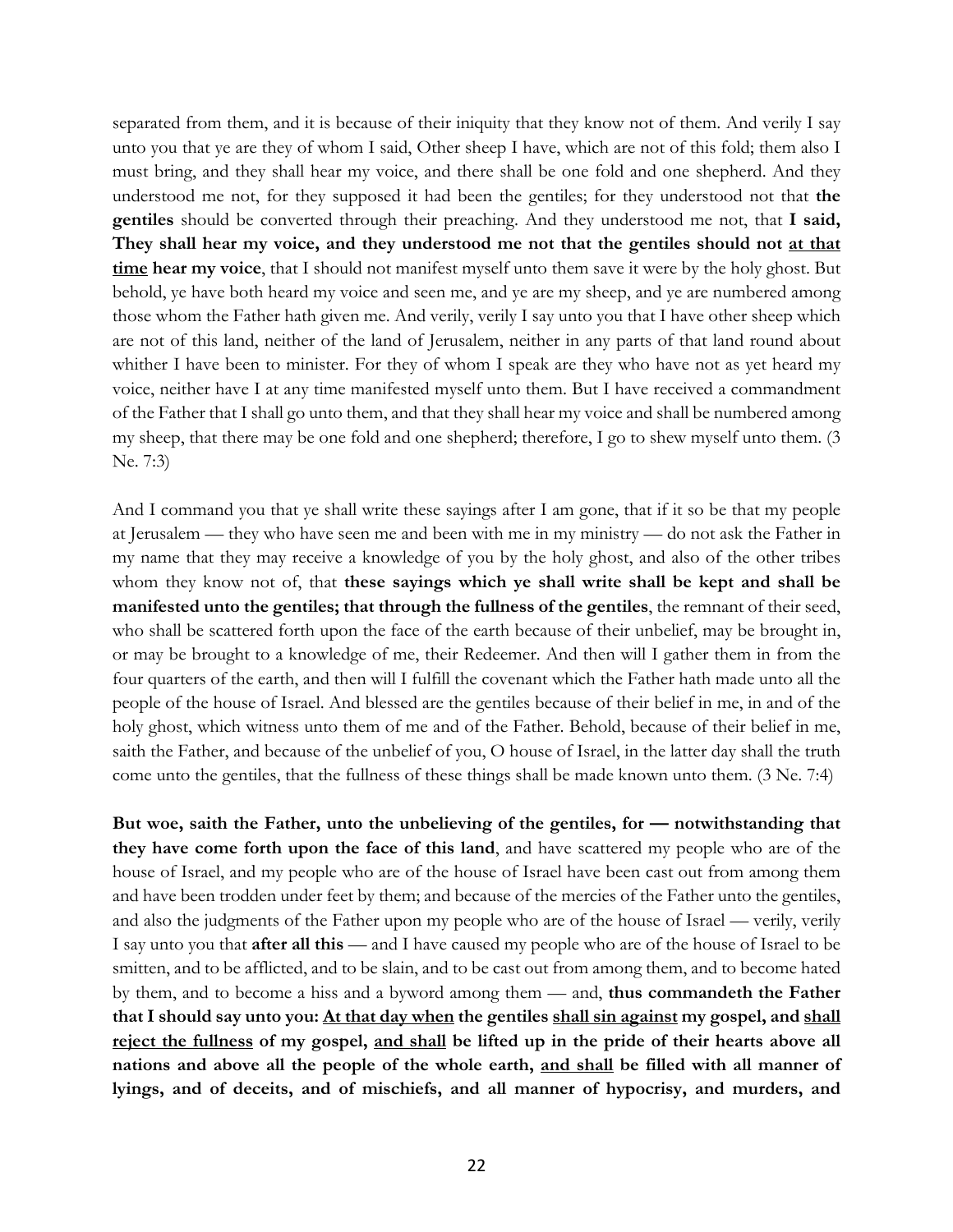**priestcrafts, and whoredoms, and of secret abominations, and if they shall do all these things, and shall reject the fullness of my gospel, Behold, saith the Father, I will bring the fullness of my gospel from among them**. And then will I remember my covenant which I have made unto my people, O house of Israel, and I will bring my gospel unto them. And I will shew unto thee, O house of Israel, that the gentiles shall not have power over you, but I will remember my covenant unto you, O house of Israel, and ye shall come unto the knowledge of the fullness of my gospel. **But if the gentiles will repent and return unto me, saith the Father, behold, they shall be numbered among my people, O house of Israel**. And I will not suffer my people who are of the house of Israel to go through among them and tread them down, saith the Father. But if they will not turn unto me and hearken unto my voice, I will suffer them — yea, I will suffer my people, O house of Israel — that they shall go through among them and shall tread them down and they shall be as salt that hath lost its savor, which is thenceforth good for nothing but to be cast out and to be trodden underfoot of my people, O house of Israel. (3 Ne. 7:5)

And it came to pass that when they had all given glory unto Jesus, he said unto them, Behold, now I finish the commandment which the Father hath commanded me concerning this people who are a remnant of the house of Israel. Ye remember that I spake unto you and said that when the words of Isaiah should be fulfilled — behold, they are written, ye have them before you, therefore search them — and verily, verily I say unto you that when they shall be fulfilled, then is the fulfilling of the covenant which the Father hath made unto his people, O house of Israel. Then shall the remnants which shall be scattered abroad upon the face of the earth be gathered in from the east, and from the west, and from the south, and from the north; and they shall be brought to the knowledge of the Lord their God who hath redeemed them. **And the Father hath commanded me that I should give unto you this land for your inheritance**. And I say unto you that **if the gentiles do not repent after the blessing which they shall receive** after they have scattered my people, then shall ye who are a remnant of the house of Jacob go forth among them. And ye shall be in the midst of them who shall be many, and ye shall be among them as a lion among the beasts of the forest, and as a young lion among the flocks of sheep, who, if he goeth through, both treadeth down and teareth in pieces, and **none can deliver**. Thy hand shall be lifted up upon thine adversaries, and all thine enemies shall be cut off. And I will gather my people together as a man gathereth his sheaves into the floor, for I will make my people with whom the Father hath covenanted, yea, I will make thy horn iron and I will make thy hoofs brass, and thou shalt beat in pieces many people. And **I will consecrate their gain unto the Lord and their substance unto the Lord of the whole earth. And behold, I am he who doeth it. And it shall come to pass, saith the Father, that the sword of my justice shall hang over them at that day; and except they repent, it shall fall upon them, saith the Father**, yea, even upon all the nations of the gentiles. (3 Ne. 9:7)

And it shall come to pass that **I will establish my people**, O house of Israel. And behold, this people will I establish **in this land unto the fulfilling of the covenant** which I made with your father Jacob, and **it shall be a New Jerusalem**. And the Powers of Heaven shall be in the midst of this people, yea, even I will be in the midst of you. Behold, I am he of whom Moses spake, saying, A prophet shall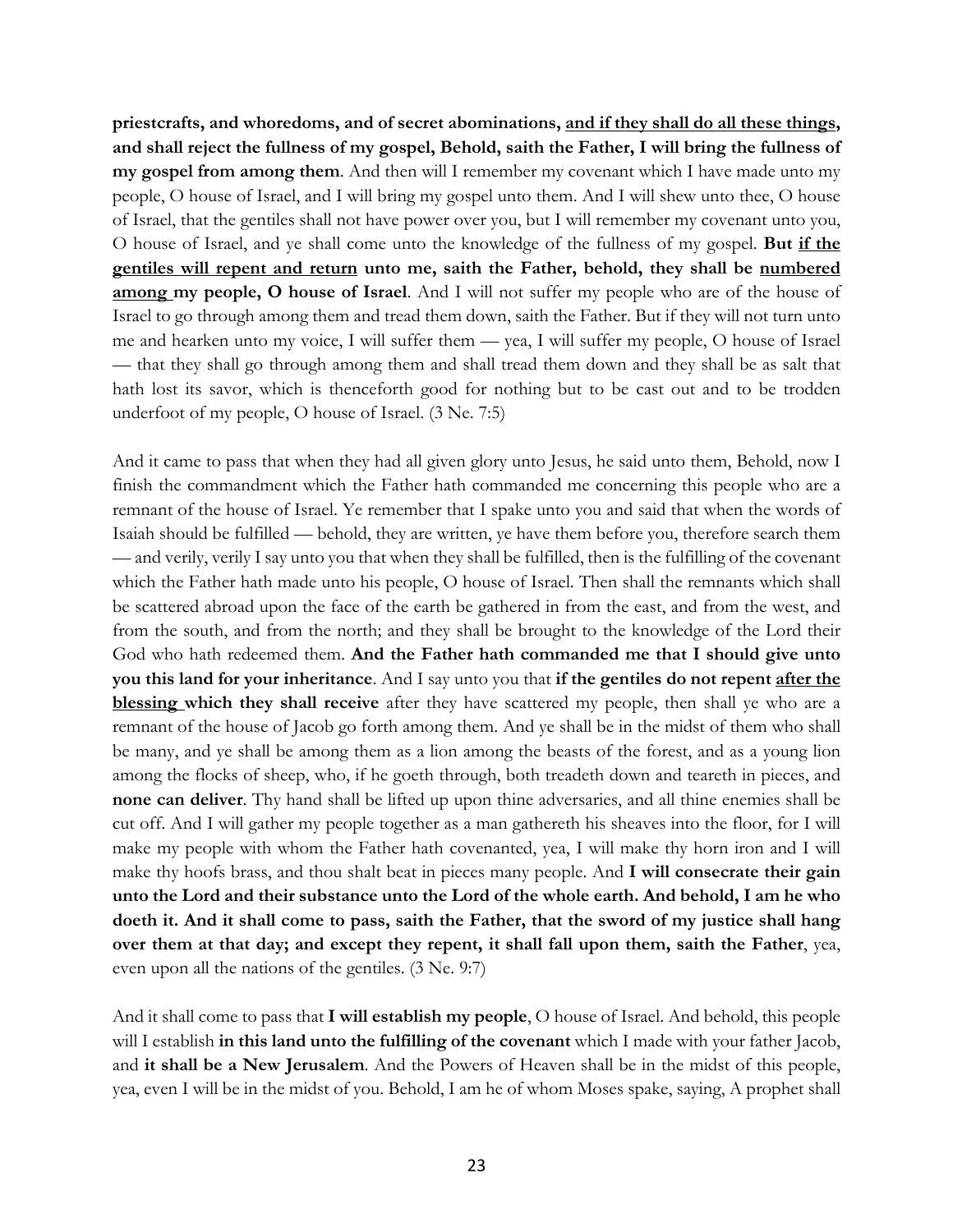the Lord your God raise up unto you of your brethren, like unto me; him shall ye hear in all things whatsoever he shall say unto you. **And it shall come to pass that every soul who will not hear that prophet shall be cut off from among the people**. Verily I say unto you, yea, and all the prophets from Samuel and those that follow after, as many as have spoken, have testified of me. And behold, ye are the children of the prophets, and ye are of the house of Israel, and ye are of the covenant which the Father made with your fathers, saying unto Abraham, And in thy seed shall all the kindreds of the earth be blessed, the Father having raised me up unto you first, and sent me to bless you in turning away every one of you from his iniquities — and this because ye are the children of the covenant. And after that ye were blessed, then fulfilleth the Father the covenant which he made with Abraham, saying, In thy seed shall all the kindreds of the earth be blessed, unto **the pouring out of the holy ghost through me upon the gentiles, which blessing upon the gentiles shall make them mighty above all, unto the scattering of my people**, O house of Israel. And they shall be a scourge unto the people of this land. Nevertheless, **when they shall have received the fullness of my gospel, then, if they shall harden their hearts against me**, I will return their iniquities upon their own heads, saith the Father. And I will remember the covenant which I have made with my people, and I have covenanted with them that I would gather them together in mine own due time, that I would give unto them again the land of their fathers for their inheritance, which is the land of Jerusalem, which is the promised land unto them for ever, saith the Father. (3 Ne. 9:8)

And verily I say unto you, I give unto you **a sign**, that ye may know the time when these things shall be about to take place, that I shall gather in from their long dispersion my people, O house of Israel, and shall establish again among them **my Zion**. And behold, this is the thing which I will give unto you for a sign: for verily I say unto you that when these things which I declare unto you — and which I shall declare unto you hereafter of myself and by the power of the holy ghost, which shall be given unto you of the Father — shall be made known unto the gentiles, that they may know concerning this people who are a remnant of the house of Jacob, and concerning this my people who shall be scattered by them, verily, verily I say unto you, when these things shall be made known unto them of the Father and shall come forth of the Father from them unto you — **for it is wisdom in the Father that they should be established in this land and be set up as a free people by the power of the Father**, **that these things might come forth from them** unto a remnant of your seed, that the covenant of the Father may be fulfilled which he hath covenanted with his people, O house of Israel — therefore, when these works and the works which shall be wrought among you hereafter **shall come forth from the gentiles** unto your seed which shall dwindle in unbelief because of iniquity — for thus **it behooveth the Father that it should come forth from the gentiles, that he may shew forth his power unto the gentiles** for this cause, that the gentiles, if they will not harden their hearts, that they may repent, and come unto me, and be baptized in my name, and know of the true points of my doctrine, that they may be numbered among my people, O house of Israel — and when these things come to pass, that thy seed shall begin to know these things, it shall be a sign unto them that they may know that the work of the Father hath already commenced **unto the fulfilling of the covenant** which he hath made unto the people who are of the house of Israel. And when that day shall come, it shall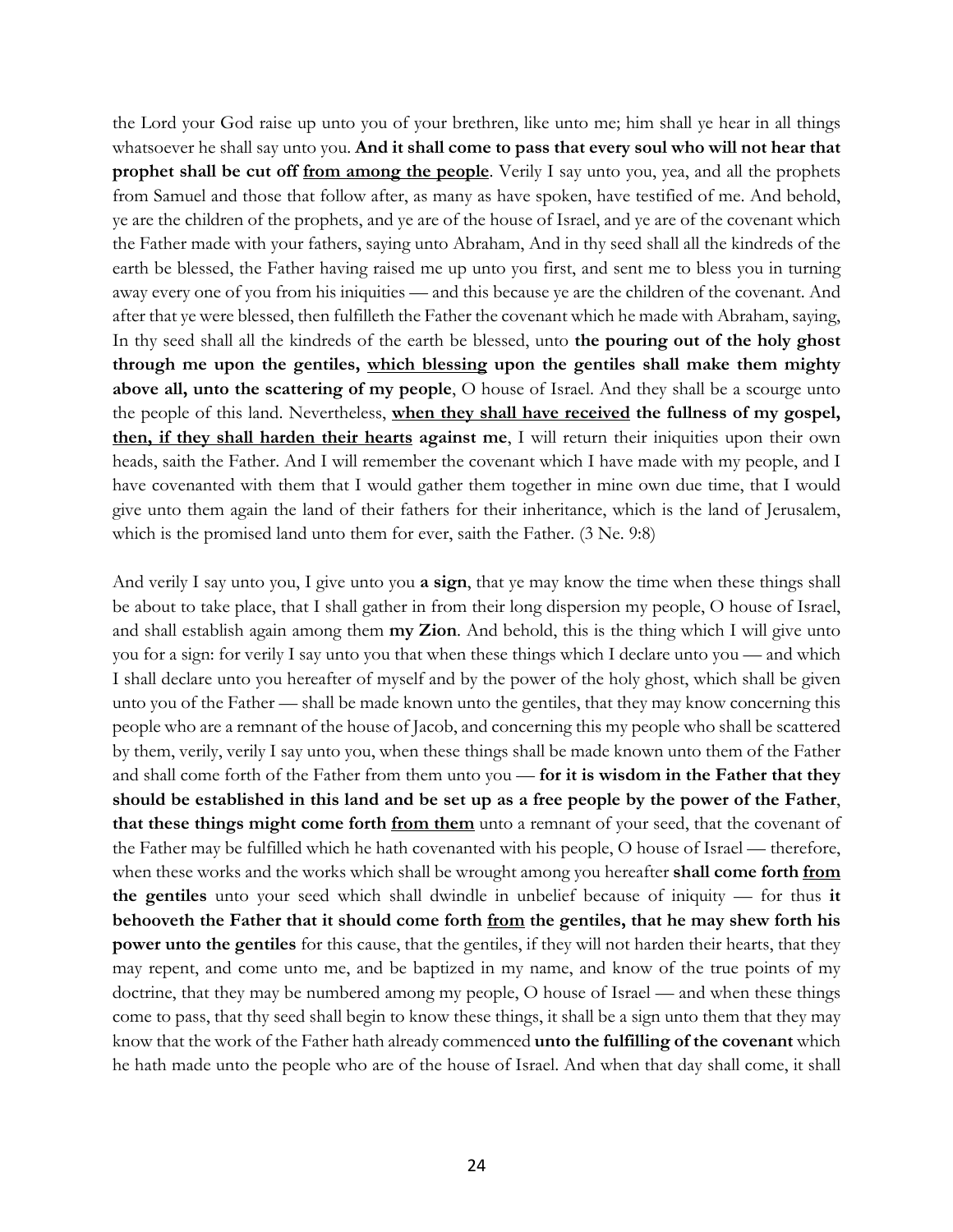come to pass that kings shall shut their mouths, for that which had not been told them shall they see, and that which they had not heard shall they consider. (3 Ne. 9:11)

For in that day, for my sake, **shall the Father work a work** which shall be a great and a marvelous work among them, and **there shall be among them those who will not believe it, although a man shall declare it unto them**. But behold, the life of my servant shall be in my hand; therefore, they shall not hurt him, although he shall be marred because of them. Yet I will heal him, for I will shew unto them that my wisdom is greater than the cunning of the Devil. **Therefore, it shall come to pass that whosoever will not believe in my words, who am Jesus Christ, which the Father shall cause him to bring forth unto the gentiles, and shall give unto him power that he shall bring them forth unto the gentiles, it shall be done even as Moses said — They shall be cut off from among my people who are of the covenant**. And my people who are a remnant of Jacob shall be among the gentiles, yea, in the midst of them as a lion among the beasts of the forest, as a young lion among the flocks of sheep, who, if he go through, both treadeth down and teareth in pieces, and none can deliver. Their hand shall be lifted up upon their adversaries, and all their enemies shall be cut off. Yea, **woe be unto the gentiles except they repent, for it shall come to pass in that day, saith the Father, that I will cut off thy horses out of the midst of thee, and I will destroy thy chariots, and I will cut off the cities of thy land and throw down all thy strong holds**. And I will cut off witchcrafts out of thy land, and thou shalt have no more soothsayers. Thy graven images I will also cut off and thy standing images out of the midst of thee, and thou shalt no more worship the works of thy hands. And I will pluck up thy groves out of the midst of thee; so will I destroy thy cities. And it shall come to pass that all lyings, and deceivings, and envyings, and strifes, and priestcrafts, and whoredoms shall be done away. For it shall come to pass, saith the Father, that at that day, whosoever will not repent and come unto my Beloved Son, them will I cut off from among my people, O house of Israel, and I will execute vengeance and fury upon them, even as upon the heathen, such as they have not heard. (3 Ne. 9:12)

And then shall that which is written come to pass: Sing, O barren, thou that didst not bear; break forth into singing and cry aloud, thou that didst not travail with child; for more are the children of the desolate than the children of the married wife, saith the Lord. Enlarge the place of thy tent and let them stretch forth the curtains of thy habitations; spare not, lengthen thy cords and strengthen thy stakes, **for thou shalt break forth on the right hand and on the left, and thy seed shall inherit the gentiles and make the desolate cities to be inhabited**. Fear not, for thou shalt not be ashamed, neither be thou confounded, for thou shalt not be put to shame; for thou shalt forget the shame of thy youth and shalt not remember the reproach of thy widowhood anymore. For thy Maker, thy husband, the Lord of Hosts is his name; and thy Redeemer, the Holy One of Israel, the God of the whole earth shall he be called. For the Lord hath called thee as a woman forsaken and grieved in spirit, and a wife of youth when thou wast refused, saith thy God. For a small moment have I forsaken thee, but with great mercies will I gather thee. In a little wrath I hid my face from thee for a moment, but with everlasting kindness will I have mercy on thee, saith the Lord thy Redeemer. For this, the waters of Noah unto me, for as I have sworn that the waters of Noah should no more go over the earth, so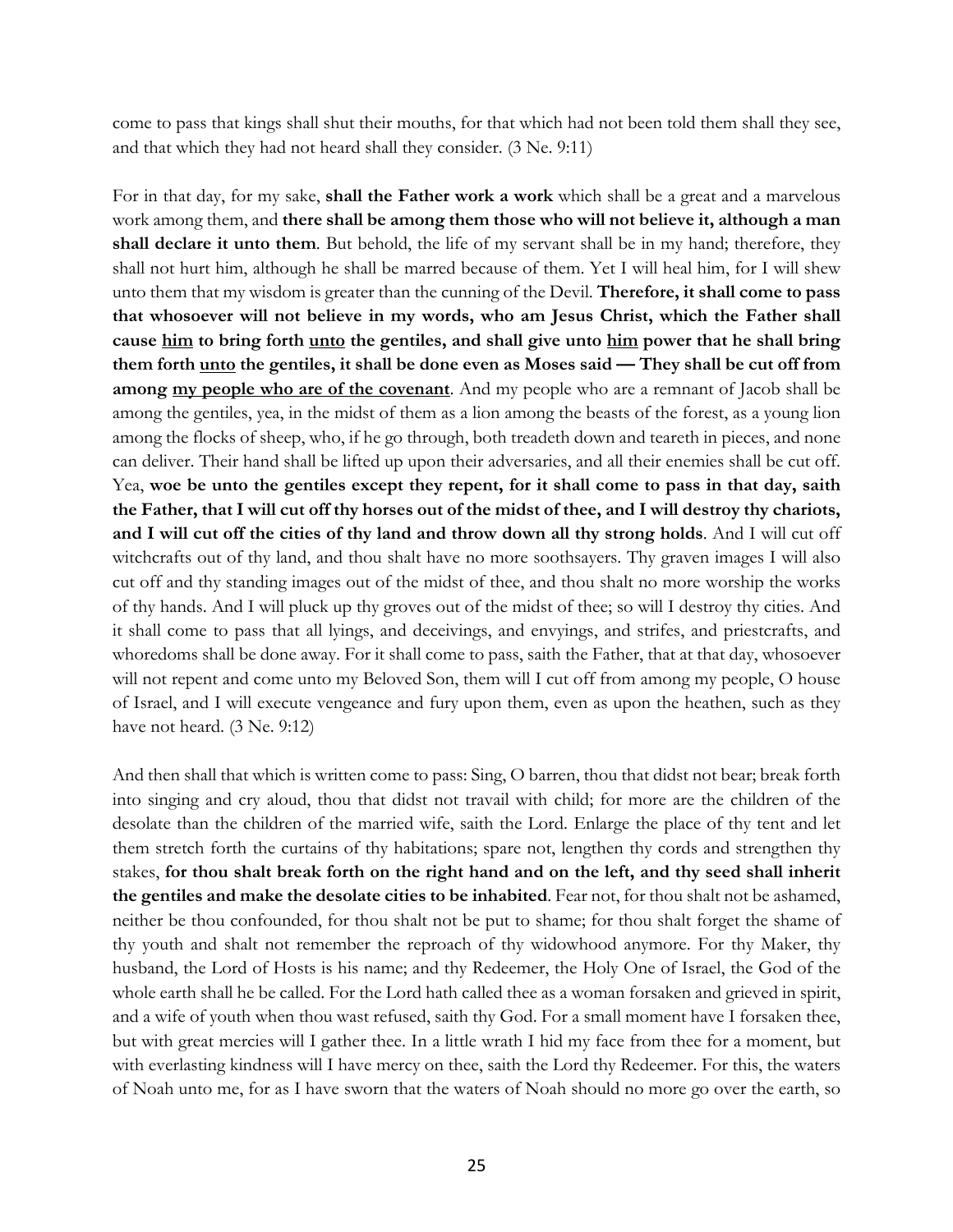have I sworn that I would not be wroth with thee. For the mountains shall depart and the hills be removed, but my kindness shall not depart from thee, neither shall the covenant of my peace be removed, saith the Lord that hath mercy on thee. (3 Ne. 10:2)

And now behold, I say unto you that ye had ought to search these things. Yea, a commandment I give unto you that ye search these things diligently, for great are the words of Isaiah. For surely he spake as touching all things concerning my people which are of the house of Israel. **Therefore, it must needs be that he must speak also to the gentiles. And all things that he spake hath been and shall be, even according to the words which he spake**. Therefore, give heed to my words. Write the things which I have told you, and, according to the time and the will of the Father, they shall go forth unto the gentiles. And whosoever will hearken unto my words, and repenteth and is baptized, the same shall be saved. Search the prophets, for many there be that testify of these things. (3 Ne. 10:4)

## **MORMON TAUGHT:**

And now there cannot be written in this book even an hundredth part of the things which Jesus did truly teach unto the people. But behold, the plates of Nephi do contain the more part of the things which he taught the people. And these things have I written, which are a lesser part of the things which he taught the people, and **I have written them to the intent that they may be brought again unto this people from the gentiles**, according to the words which Jesus hath spoken. And when they shall have received this, which is expedient that they should have first to try their faith, and if it should so be that they shall believe these things, then shall the greater things be made manifest unto them. And if it so be that they will not believe these things, then shall the greater things be withheld from them unto their condemnation. Behold, I were about to write them all, which were engraven upon the plates of Nephi, but the Lord forbid it, saying, I will try the faith of my people. Therefore I, Mormon, do write the things which have been commanded me of the Lord. And now I, Mormon, make an end of my sayings and proceed to write the things which have been commanded me. Therefore, I would that ye should behold that the Lord truly did teach the people for the space of three days, and after that, he did shew himself unto them oft, and did break bread oft, and bless it, and give it unto them. (3 Ne. 12:1)

And now I, Mormon, make an end of speaking concerning these things for a time. Behold, I was about to write the names of **those who were never to taste of death**, but the Lord forbade. Therefore, I write them not, for they are hid from the world. But behold, I have seen them and they have ministered unto me, and behold, they **will be among the gentiles and the gentiles knoweth them not**. They will also be among the Jews and the Jews shall know them not. And it shall come to pass, when the Lord seeth fit in his wisdom, that they shall minister unto all the scattered tribes of Israel, and unto all nations, kindreds, tongues, and people, and shall bring out of them unto Jesus many souls, that their desire may be fulfilled, and also because of the convincing power of God which is in them. **And they are as the angels of God**, and if they shall pray unto the Father in the name of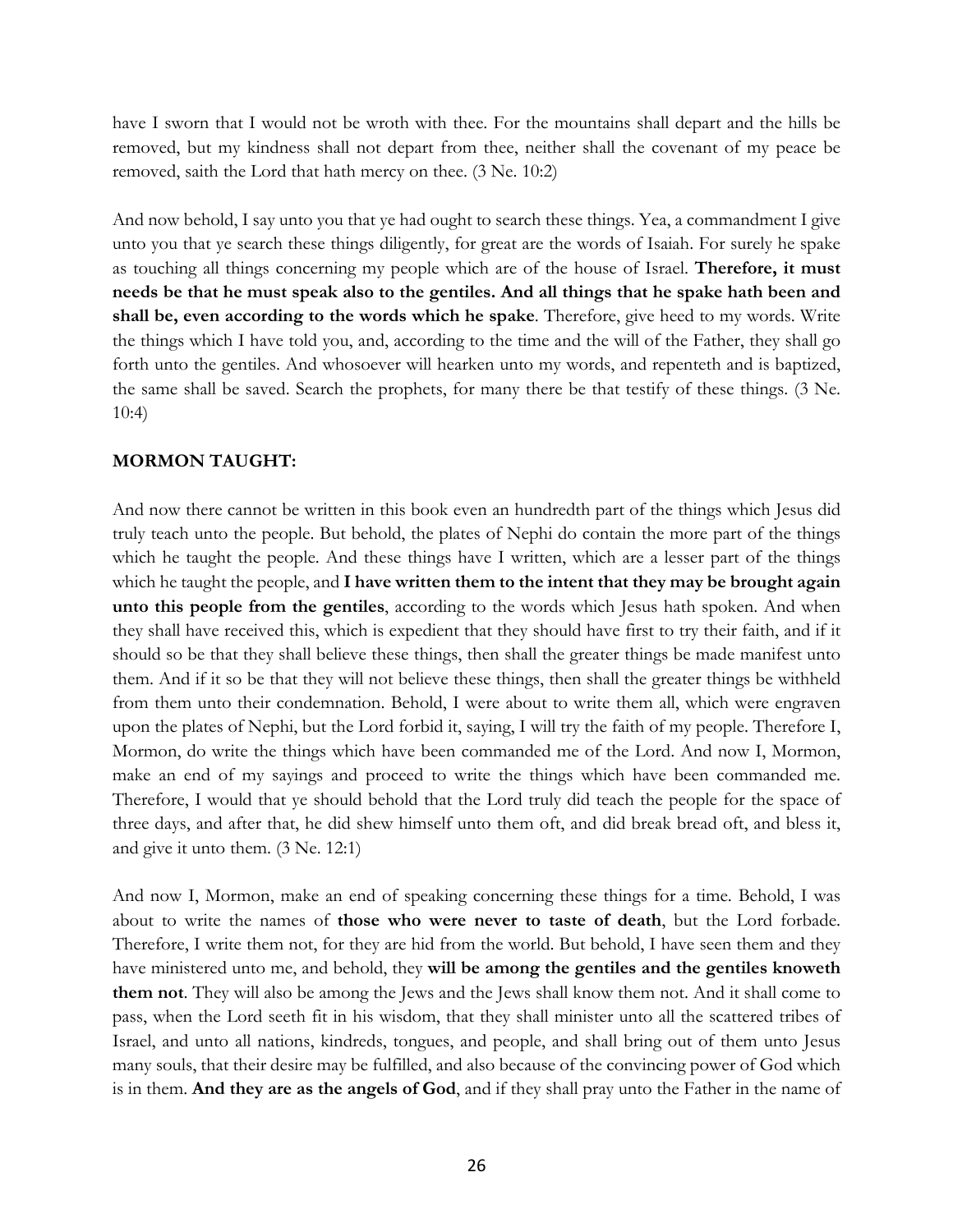Jesus, they can shew themselves unto whatsoever man it seemeth them good. Therefore, great and marvelous works shall be wrought by them before the great and coming day when all people must surely stand before the judgment seat of Christ. **Yea, even among the gentiles shall there be a great and marvelous work wrought by them before that judgment day**. And if ye had all the scriptures which give an account of all the marvelous works of Christ, ye would, according to the words of Christ, know that these things must surely come. And **woe be unto him that will not hearken unto the words of Jesus and also to them whom he hath chosen and sent among them**; for whoso receiveth not the words of Jesus and the words of those whom he hath sent, receiveth not him, and therefore he will not receive them at the last day. And it would be better for them if they had not been born. For do ye suppose that ye can get rid of the justice of an offended God who hath been trampled under feet of men, that thereby salvation might come? (3 Ne. 13:5)

And now behold, I say unto you that when the Lord shall see fit in his wisdom that **these sayings shall come unto the gentiles** according to his word, **then ye may know** that the covenant which the Father hath made with the children of Israel concerning their restoration to the lands of their inheritance is already beginning to be fulfilled. And ye may know that the words of the Lord which have been spoken by the holy prophets shall all be fulfilled. And ye need not say that the Lord delays his coming unto the children of Israel. And ye need not imagine in your hearts that the words which have been spoken are vain, for behold, the Lord will remember his covenant which he hath made unto his people of the house of Israel. And **when ye shall see these sayings coming forth among you**, then ye need not any longer spurn at the doings of the Lord, for **the sword of his justice is in his right hand**. And behold, at that day, if ye shall spurn at his doings, he will cause it that it shall soon overtake you. (3 Ne. 13:7)

**Hearken, O ye gentiles, and hear the words of Jesus Christ, the Son of the living God, which he hath commanded me that I should speak concerning you**; for behold, he commandeth me that I should write, saying, **Turn, all ye gentiles, from your wicked ways, and repent of your evil doings** — of your lyings and deceivings, and of your whoredoms, and of your secret abominations, and your idolatries, and of your murders, and your priestcrafts, and your envyings, and your strifes, and from all your wickedness and abominations — and come unto me and be baptized in my name, that ye may receive a remission of your sins and be filled with the holy ghost, that ye may be numbered with my people who are of the house of Israel. (3 Ne. 14:1)

And it came to pass that I utterly refused to go up against mine enemies. And I did even as the Lord had commanded me, and I did stand as an idle witness to manifest unto the world the things which I saw and heard, according to the manifestations of the spirit, which had testified of things to come. Therefore, **I write unto you gentiles**, and also unto you, house of Israel, when the work shall commence, that ye shall be about to prepare to return to the land of your inheritance. Yea, behold, I write unto all the ends of the earth, yea, unto you, twelve tribes of Israel, which shall be judged according to your works by the twelve whom Jesus chose to be his disciples in the land of Jerusalem. And I write also unto the remnant of this people, who shall also be judged by the twelve whom Jesus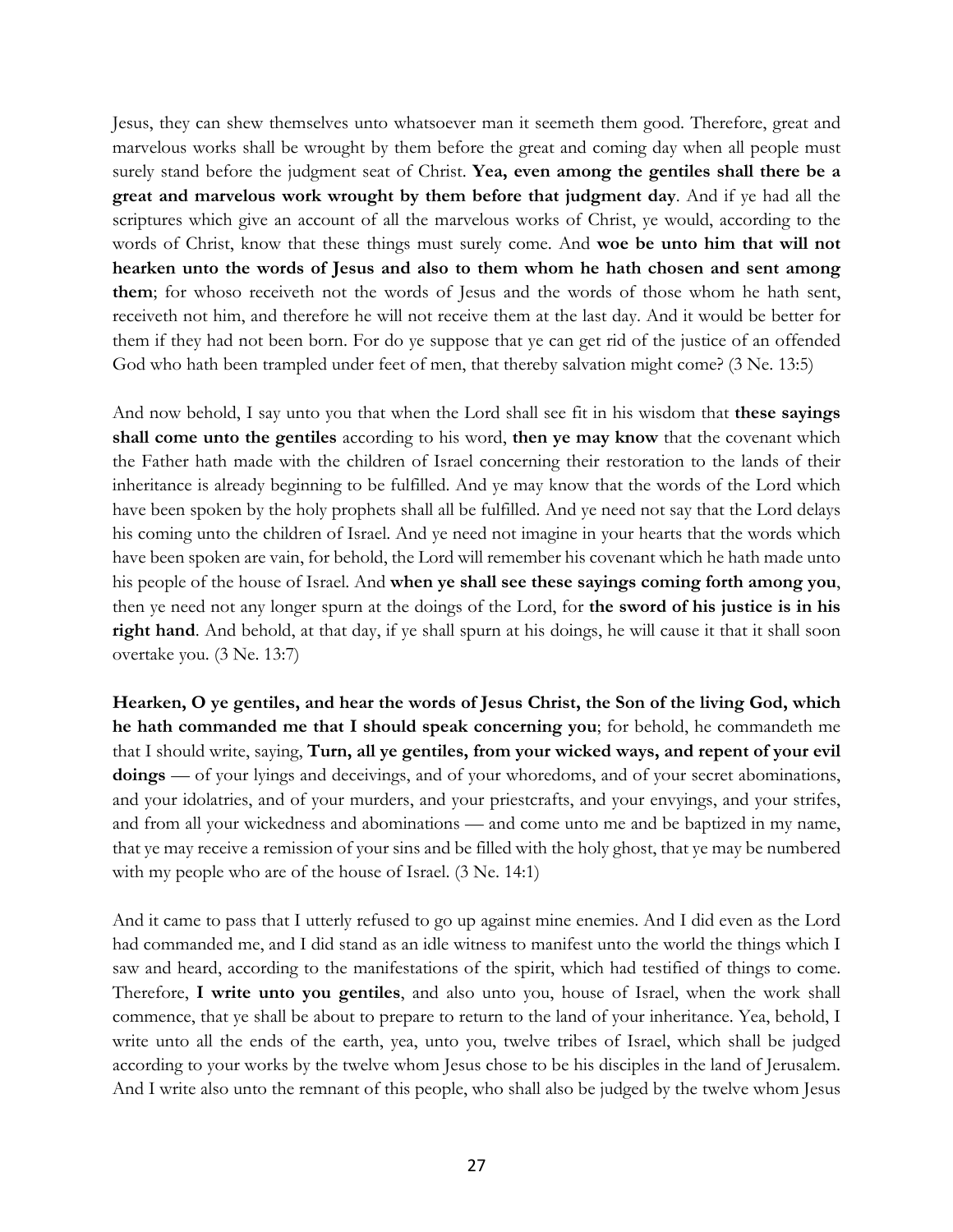chose in this land. And they shall be judged by the other twelve whom Jesus chose in the land of Jerusalem. And these things do the spirit manifest unto me; therefore, I write unto you all. And for this cause I write unto you, that ye may know that ye must all stand before the judgment seat of Christ, yea, every soul who belongs to the whole human family of Adam, and ye must stand to be judged of your works, whether they be good or evil; and also that ye may believe the gospel of Jesus Christ, which ye shall have among you; and also that the Jews, the covenant people of the Lord, shall have other witness, besides him whom they saw and heard, that Jesus whom they slew was the very Christ and the very God. And I would that I could persuade all ye ends of the earth to repent and prepare to stand before the judgment seat of Christ. (Morm. 1:12)

And now behold, I, Mormon, do not desire to harrow up the souls of men in casting before them such an awful scene of blood and carnage as was laid before mine eyes. But I, knowing that these things must surely be made known, and that all things which are hid must be revealed upon the housetops, and also that a knowledge of these things must come unto the remnant of this people, and **also unto the gentiles which the Lord hath said should scatter this people** — and this people should be counted as naught among them — therefore I write a small abridgement, daring not to give a full account of the things which I have seen, because of the commandment which I have received, and also that ye might not have too great sorrow because of the wickedness of this people. (Morm. 2:5)

And now behold, this I speak unto their seed, **and also to the gentiles who have care for the house of Israel, that realize and know from whence their blessings come**. For I know that such will sorrow for the calamity of the house of Israel, yea, they will sorrow for the destruction of this people. They will sorrow that this people had not repented, that they might have been clasped in the arms of Jesus. Now these things are written unto the remnant of the house of Jacob, and they are written after this manner because it is known of God that wickedness will not bring them forth unto them. And they are to be hid up unto the Lord, that they may come forth in his own due time. And this is the commandment which I have received. And behold, they shall come forth according to the commandment of the Lord, when he shall see fit in his wisdom. And behold, they shall go unto the unbelieving of the Jews. And for this intent shall they go, that they may be persuaded that Jesus is the Christ, the Son of the living God; that the Father may bring about, through his Most Beloved, his great and eternal purpose in restoring the Jews, or all the house of Israel, to the land of their inheritance which the Lord their God hath given them, unto the fulfilling of his covenant; and also that the seed of this people may more fully believe his **gospel which shall go forth unto them from the gentiles**. For this people shall be scattered, and shall become a dark, a filthy, and a loathsome people, beyond the description of that which ever hath been amongst us, yea, even that which hath been among the Lamanites, and this because of their unbelief and idolatry. For behold, the spirit of the Lord hath already ceased to strive with their fathers, and they are without Christ and God in the world, and they are driven about as chaff before the wind. They were once a delightsome people, and they had Christ for their shepherd. Yea, they were led even by God the Father. But now behold, they are led about by Satan, even as chaff is driven before the wind, or as a vessel is tossed about upon the waves without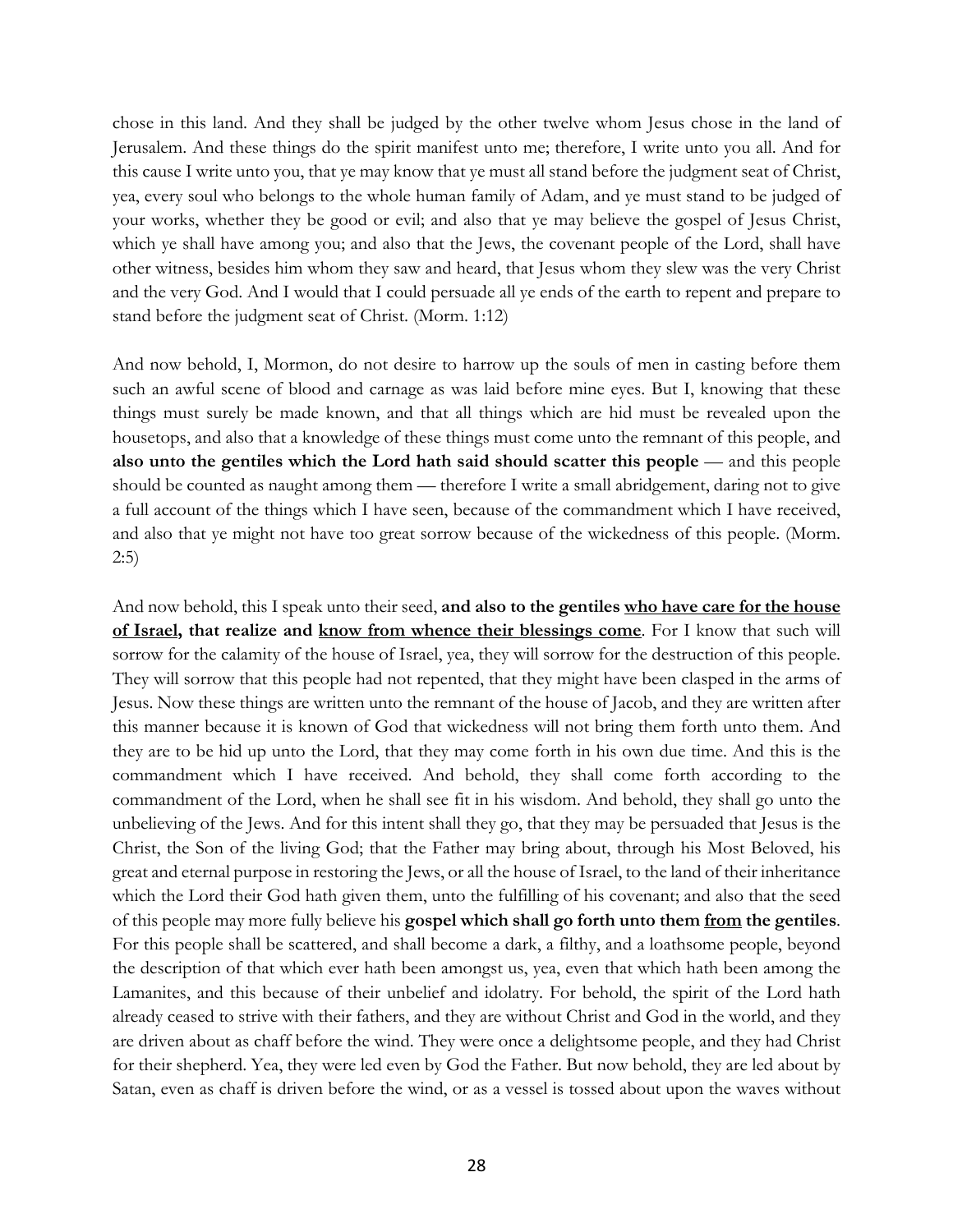sail or anchor, or without anything wherewith to steer her; and even as she is, so are they. And behold, the Lord hath reserved **their blessing**, which **they might have received in the land, for the gentiles who shall possess the land**. But behold, **it shall come to pass that they shall be driven and scattered by the gentiles**. And after they have been driven and scattered by the gentiles, behold, then will the Lord remember the covenant which he made unto Abraham and unto all the house of Israel. And also the Lord will remember the prayers of the righteous which have been put up unto him for them. (Morm. 2:6)

And **then, O ye gentiles, how can ye stand before the power of God except ye shall repent and turn from your evil ways**? Know ye not that ye are in the hands of God? Know ye not that he hath all power, and at his great command the earth shall be rolled together as a scroll? **Therefore, repent ye, and humble yourselves before him, lest he shall come out in justice against you, lest a remnant of the seed of Jacob shall go forth among you as a lion and tear you in pieces, and there is none to deliver**. (Morm. 2:7)

And now behold, I would speak somewhat unto the remnant of this people who are spared, if it so be that God may give unto them my words, that they may know of the things of their fathers. Yea, I speak unto you, ye remnant of the house of Israel, and these are the words which I speak: Know ye that ye are of the house of Israel. Know ye that ye must come unto repentance, or ye cannot be saved. Know ye that ye must lay down your weapons of war, and delight no more in the shedding of blood, and take them not again, save it be that God shall command you. Know ye that ye must come to the knowledge of your fathers, and repent of all your sins and iniquities, and believe in Jesus Christ that he is the Son of God, and that he was slain by the Jews, and by the power of the Father he hath risen again, whereby he hath gained the victory over the grave; and also in him is the sting of death swallowed up. And he bringeth to pass the resurrection of the dead, whereby man must be raised to stand before his judgment seat. And he hath brought to pass the redemption of the world, whereby he that is found guiltless before him at the judgment day hath it given unto them to dwell in the presence of God in his kingdom, to sing ceaseless praises with the choirs above unto the Father, and unto the Son, and unto the holy ghost, which are one God, in a state of happiness which hath no end. Therefore, repent and be baptized in the name of Jesus, and lay hold upon the gospel of Christ which shall be set before you, **not only in this record, but also in the record which shall come unto the gentiles from the Jews, which record shall come from the gentiles unto you**. For behold, this is written for the intent that ye may believe that. And if ye believe that, ye will believe this also. And if ye believe this, ye will know concerning your fathers, and also the marvelous works which were wrought by the power of God among them. And ye will also know that ye are a remnant of the seed of Jacob. Therefore, ye are numbered among the people of the first covenant. And if it so be that ye believe in Christ and are baptized, first with water, then with fire and with the holy ghost, following the example of our Savior according to that which he hath commanded us, it shall be well with you in the day of judgment. Amen. (Morm. 3:5)

## **MORONI TAUGHT:**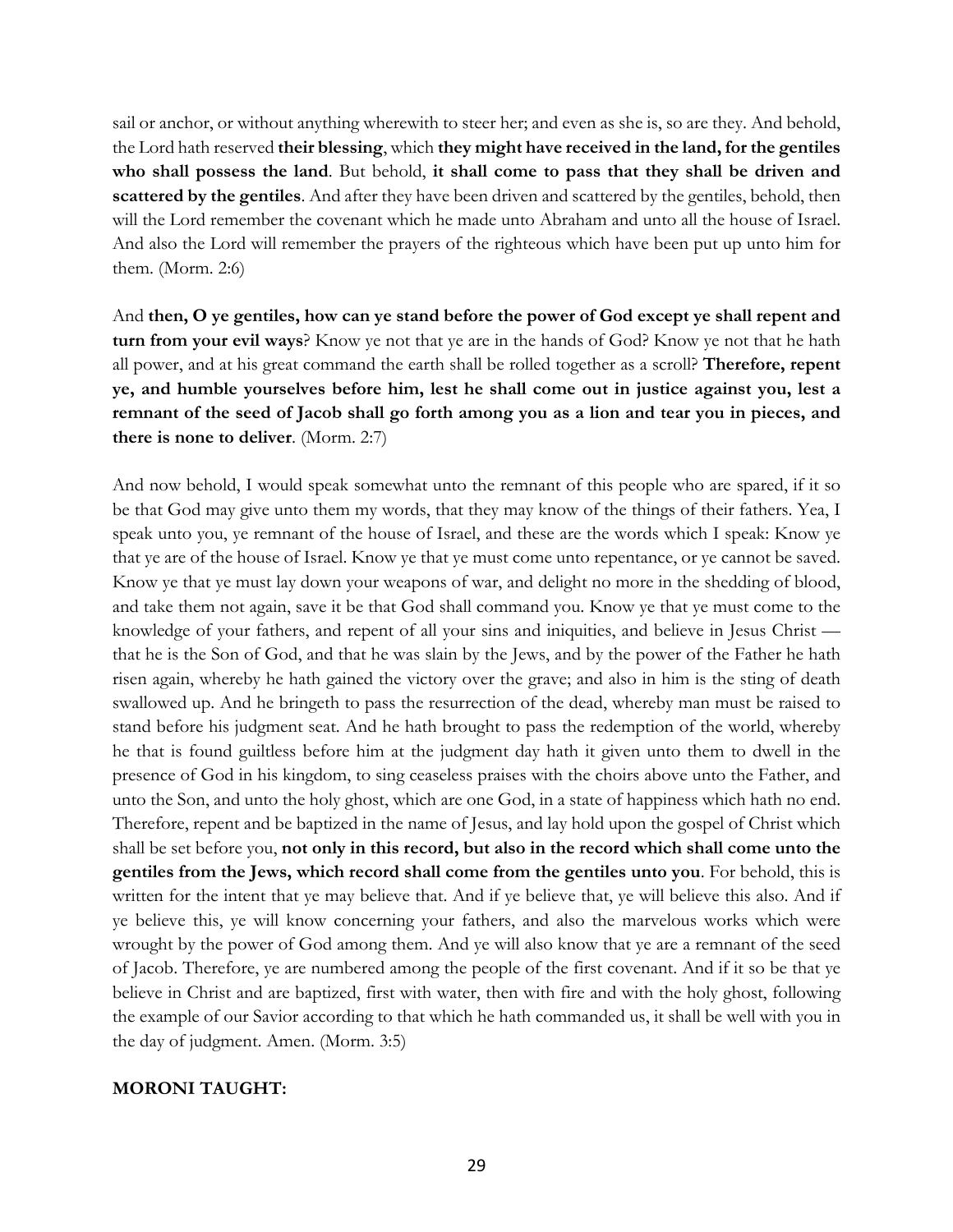And now we can behold **the decrees of God concerning this land**, that **it is a land of promise**, and **whatsoever nation** shall possess it shall serve God **or they shall be swept off** when the fullness of his wrath shall come upon them. And the fullness of his wrath cometh upon them **when they are ripened in iniquity**. For behold, **this is a land which is choice above all other lands**. Wherefore, **he that doth possess it shall serve God or shall be swept off**, for it is the everlasting decree of God. And it is not until the fullness of iniquity among the children of the land that they are swept off. And **this cometh unto you, O ye gentiles, that ye may know the decrees of God, that ye may repent and not continue in your iniquities until the fullness be come, that ye may not bring down the fullness of the wrath of God upon you as the inhabitants of the land hath hitherto done**. Behold, this is a choice land; and whatsoever nation shall possess it shall be free from bondage, and from captivity, and from all other nations under Heaven if they will but serve the God of the land, who is Jesus Christ, who has been manifested by the things which we have written. (Ether 1:7)

And now, after that they have all dwindled in unbelief and there is none save it be the Lamanites and they have rejected the gospel of Christ — therefore I am commanded that I should hide them up again in the earth. Behold, I have written upon these plates the very things which the brother of Jared saw. And there never was greater things made manifest than that which was made manifest unto the brother of Jared. Wherefore, the Lord hath commanded me to write them, and I have written them. And he commanded me that I should seal them up. And he also hath commanded that I should seal up the interpretation thereof; wherefore, I have sealed up the interpreters according to the commandment of the Lord. For the Lord said unto me, **They shall not go forth unto the gentiles until the day that they shall repent of their iniquity and become clean before the Lord. And in that day that they shall exercise faith** in me, saith the Lord, even as the brother of Jared did, that they may become sanctified in me, then will I manifest unto them the things which the brother of Jared saw, even to the unfolding unto them all my revelations, saith Jesus Christ, the Son of God the Father of the heavens, and of the earth, and all things that in them are. (Ether 1:17)

He that will not believe my words will not believe me, that I am. And he that will not believe me will not believe the Father who sent me. For behold, I am the Father. I am the light, and the life, and the truth of the world. **Come unto me, O ye gentiles, and I will shew unto you the greater things, the knowledge which is hid up because of unbelief**. Come unto me, O ye house of Israel, and it shall be made manifest unto you how great things the Father hath laid up for you from the foundation of the world; and it hath not come unto you because of unbelief. Behold, when ye shall rend that veil of unbelief which doth cause you to remain in your awful state of wickedness, and hardness of heart, and blindness of mind, then shall the great and marvelous things which have been hid up from the foundation of the world from you — yea, when ye shall call upon the Father in my name with a broken heart and a contrite spirit — then shall ye know that the Father hath remembered the covenant which he made unto your fathers, O house of Israel. And then shall my revelations which I have caused to be written by my servant John be **unfolded in the eyes of all the people**. Remember, **when ye see these things**, ye shall know that the time is at hand that they shall be made **manifest in very deed**.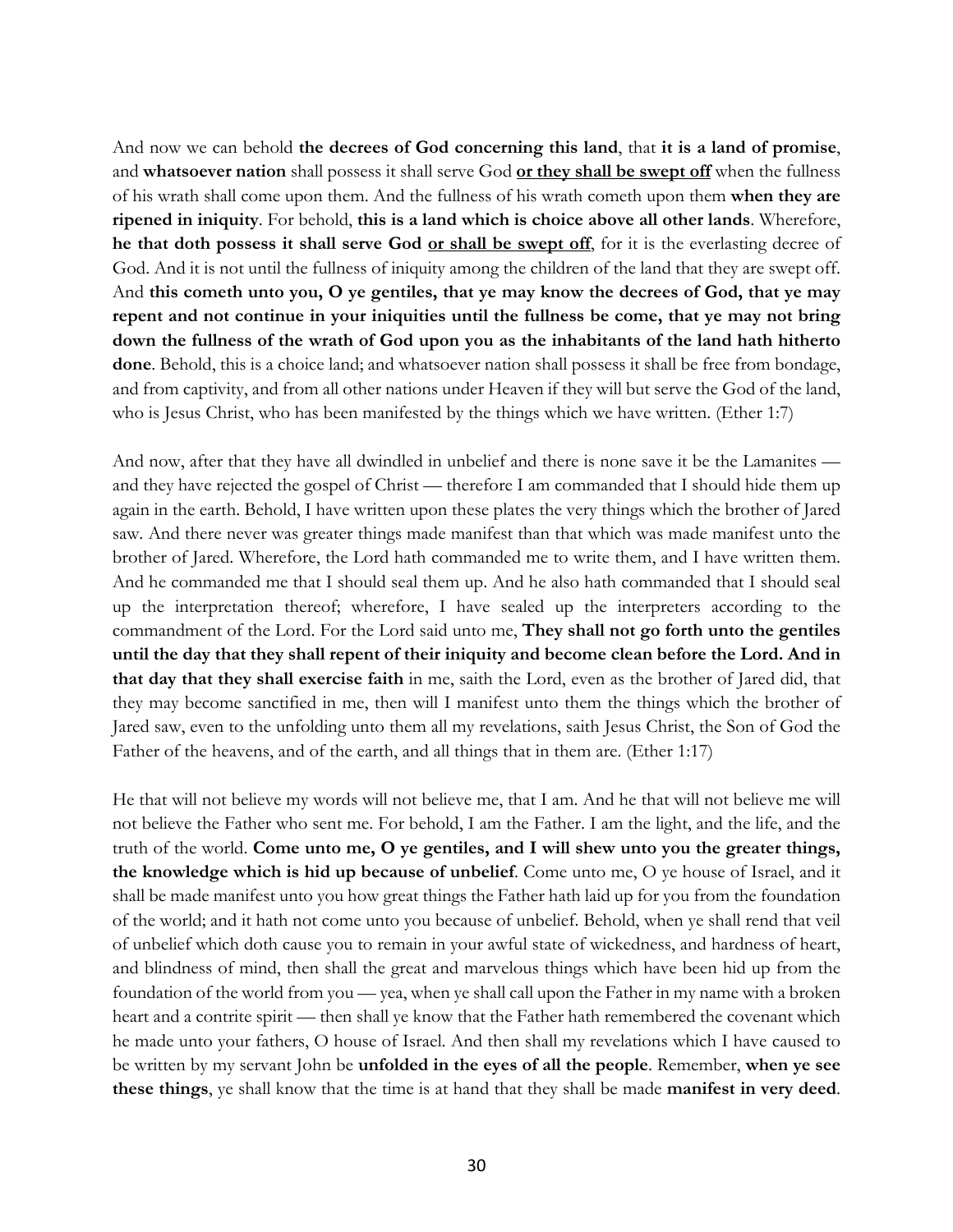Therefore, when ye shall receive this record, ye may know that the work of the Father has commenced **upon all the face of the land**. Therefore, repent, all ye ends of the earth, and come unto me, and believe in my gospel, and be baptized in my name. For he that believeth and is baptized shall be saved, but he that believeth not shall be damned. And signs shall follow them that believe in my name. And blessed is he that is found faithful unto my name at the last day, for he shall be lifted up to dwell in the kingdom prepared for him from the foundation of the world. And behold, it is I that hath spoken it. Amen. (Ether 1:19)

And now I, Moroni, do not write the manner of their oaths and **combinations**, for it hath been made known unto me that **they are had among all people**; and they are had among the Lamanites. And **they have caused the destruction of this people of whom I am now speaking, and also the destruction of the people of Nephi**. And **whatsoever nation shall uphold such secret combinations**, to get power and gain, until they shall spread over the nation, **behold, they shall be destroyed**; for the Lord will not suffer that the blood of his saints which shall be shed by them shall always cry unto him from the ground for vengeance upon them and yet he avengeth them not. **Wherefore, O ye gentiles, it is wisdom in God that these things should be shewn unto you, that thereby ye may repent of your sins and suffer not that these murderous combinations shall get above you** — which are built up to get power and gain — and the work, yea, even the work of destruction come upon you, yea, even the sword of the justice of the eternal God shall fall upon you to your overthrow and destruction if ye shall suffer these things to be. Wherefore, the Lord commandeth you, when ye shall see these things come among you, that ye shall awake to a sense of your awful situation **because of this secret combination which shall be among you**; or woe be unto it because of the blood of them who have been slain, for they cry from the dust for vengeance upon it, and also upon those who build it up. (Ether 3:18)

Behold, it was the faith of Alma and Amulek that caused the prison to tumble to the earth. Behold, it was the faith of Nephi and Lehi that wrought the change upon the Lamanites, that they were baptized with fire and with the holy ghost. Behold, it was the faith of Ammon and his brethren which wrought so great a miracle among the Lamanites. Yea, and even all they which wrought miracles wrought them by faith, even those who were before Christ, and also them which were after. And it was by faith that the three disciples obtained a promise that they should not taste of death, and they obtained not the promise until after their faith. And neither at any time hath any wrought miracles until after their faith; wherefore, they first believed in the Son of God. And there were many whose faith was so exceeding strong, even before Christ came, who could not be kept from within the veil, but truly saw with their eyes the things which they had beheld with an eye of faith; and they were glad. And behold, we have seen in this record that one of these was the brother of Jared, for so great was his faith in God that when God put forth his finger, he could not hide it from the sight of the brother of Jared because of his word which he had spoken unto him, which word he had obtained by faith. And after the brother of Jared had beheld the finger of the Lord because of the promise which the brother of Jared had obtained by faith, the Lord could not withhold anything from his sight; wherefore, he shewed him all things, for he could no longer be kept without the veil. And it is by faith that my fathers have obtained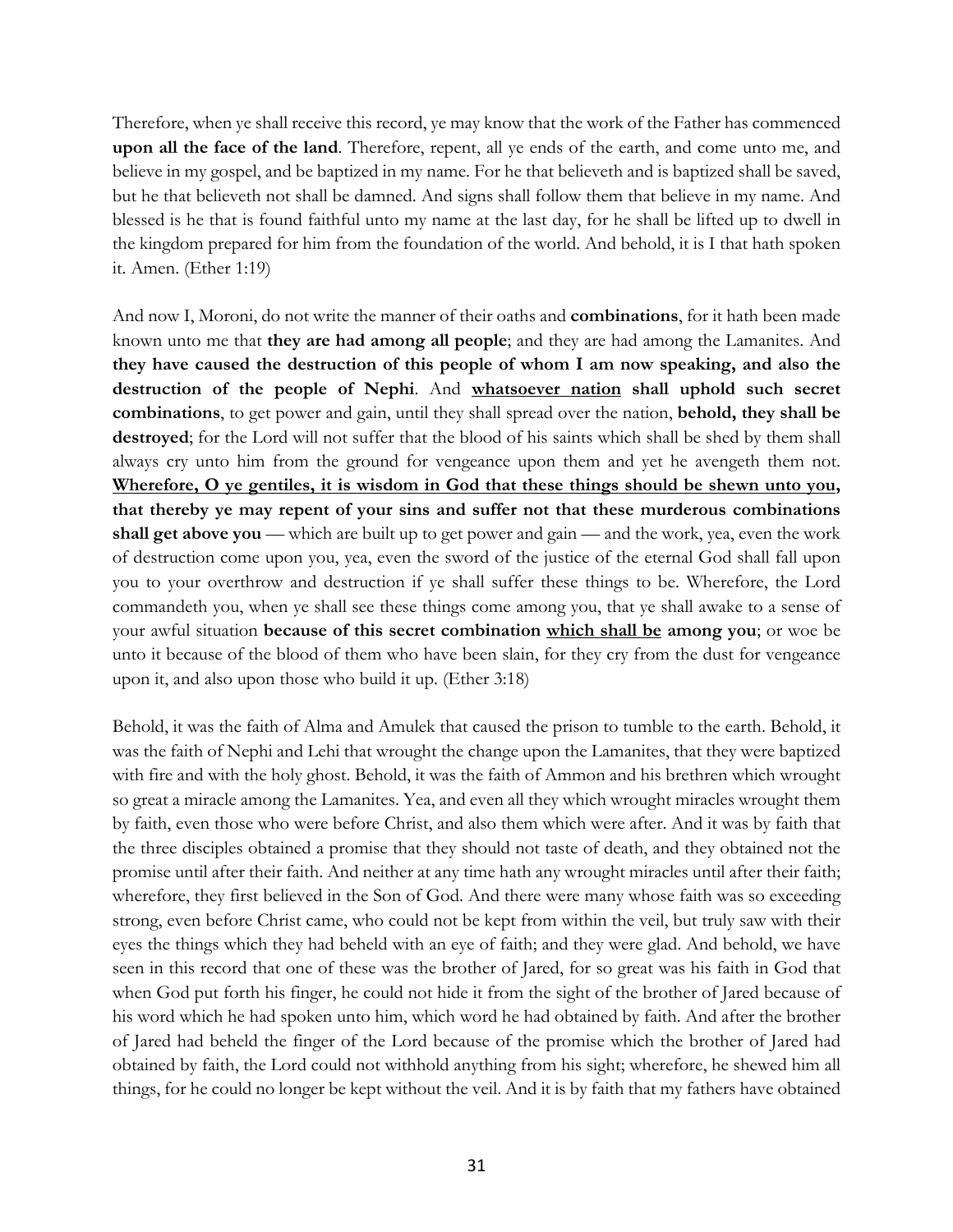the promise that these things should come unto their brethren through the gentiles. Therefore, the Lord hath commanded me, yea, even Jesus Christ. (Ether 5:3)

And I said unto him, **Lord, the gentiles will mock at these things** because of our weakness in writing; for Lord, thou hast made us mighty in word by faith, but thou hast not made us mighty in writing. For thou hast made all this people that they could speak much because of the holy ghost, which thou hast given them. And thou hast made us that we could write but little because of the awkwardness of our hands. Behold, thou hast not made us mighty in writing like unto the brother of Jared, for thou madest him that the things which he wrote were mighty, even as thou art, unto the overpowering of man to read them. Thou hast also made our words powerful and great, even that we cannot write them. Wherefore, when we write, we behold our weakness and stumble because of the placing of our words. And **I fear lest the gentiles shall mock at our words**. (Ether 5:4)

And when I had said this, the Lord spake unto me, saying, Fools mock, but they shall mourn. And my grace is sufficient for the meek, that they shall take no advantage of your weakness. And if men come unto me, I will shew unto them their weakness. I give unto men weakness, that they may be humble. And my grace is sufficient for all men that humble themselves before me; for if they humble themselves before me and have faith in me, then will I make weak things become strong unto them. Behold, **I will shew unto the gentiles their weakness**. And I will shew unto them that faith, hope, and charity bringeth unto me, the fountain of all righteousness. (Ether 5:5)

And I, Moroni, having heard these words, was comforted, and said, O Lord, thy righteous will be done, for I know that thou workest unto the children of men according to their faith. For the brother of Jared said unto the mountain Zerin, Remove — and it was removed. And if he had not had faith, it would not have moved. Wherefore, thou workest after men have faith. For thus did thou manifest thyself unto thy disciples; for after they had faith and did speak in thy name, thou didst shew thyself unto them in great power. And I also remember that thou hast said that thou hast prepared a house for man, yea, even among the mansions of thy Father, in the which man might have a more excellent hope. Wherefore, man must hope, or he cannot receive an inheritance in the place which thou hast prepared. And again I remember that thou hast said that thou hast loved the world, even unto the laying down of thy life for the world, that thou mightest take it again, to prepare a place for the children of men. And now I know that this love which thou hast had for the children of men is charity. Wherefore, **except men shall have charity, they cannot inherit** that place which thou hast prepared in the mansions of thy Father. Wherefore, I know by this thing which **thou hast said that if the gentiles have not charity because of our weakness, that thou wilt prove them and take away their talent**, yea, even that which they have received, and give unto them who shall have more abundantly. (Ether 5:6)

And it came to pass that I prayed unto the Lord that he would give unto the gentiles grace, that they might have charity. And it came to pass that the Lord said unto me, If they have not charity, it mattereth not unto thee. Thou hast been faithful; wherefore, thy garments shall be made clean. And